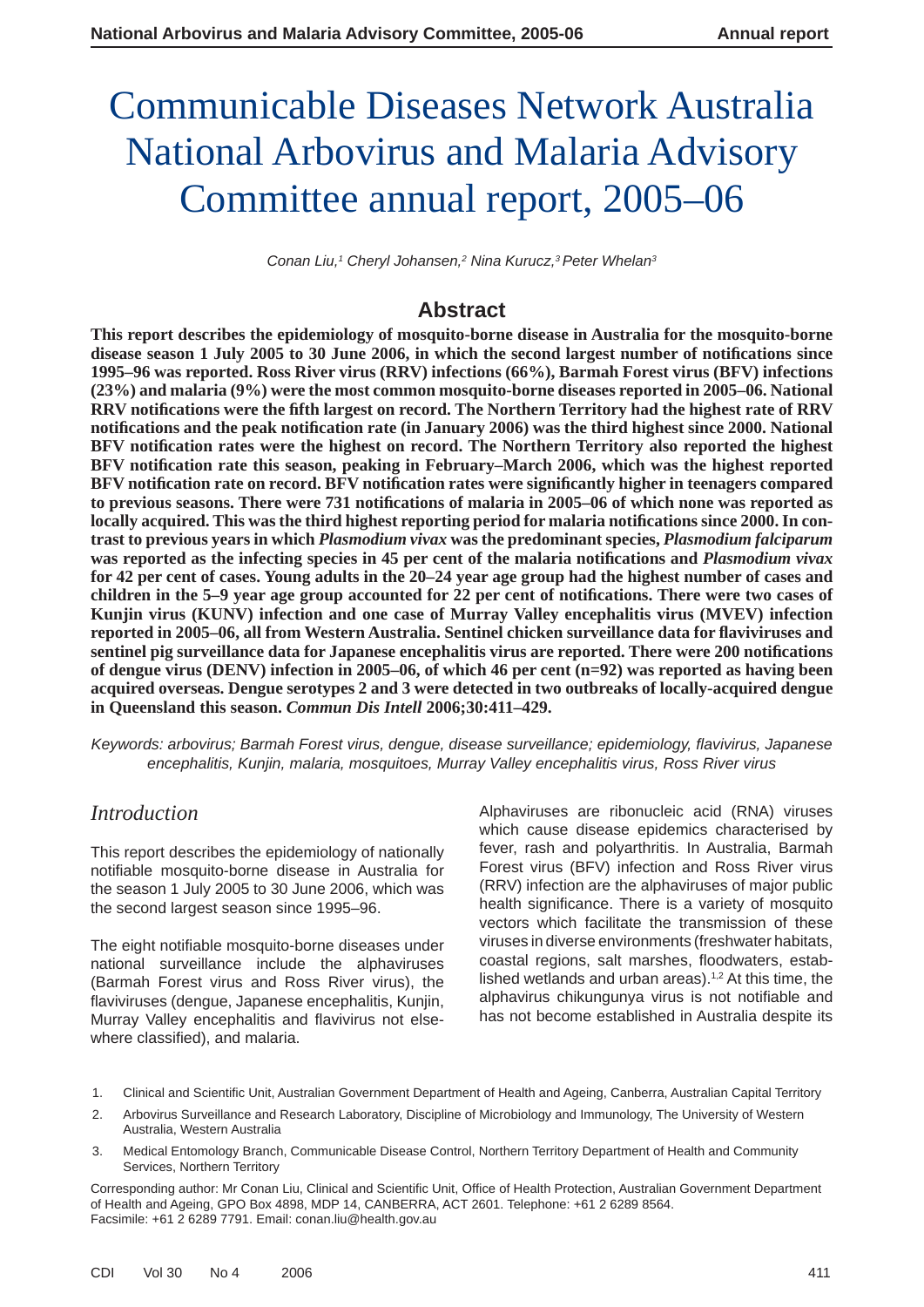increased activity in southern Asia and the Indian Ocean over the past year, and its occasional diagnosis in returning travellers.

Flaviviruses are single-stranded RNA viruses, some of which are associated with epidemic encephalitis in various regions of the world. In Australia, the flaviviruses of public health importance are the dengue viruses (DENV) with frequent seasonal outbreaks,3–6 Japanese encephalitis virus (JEV) with occasional outbreaks,<sup>7-12</sup> and sporadic cases of infection with Murray Valley encephalitis virus (MVEV) or Kunjin virus (KUNV).<sup>13</sup> The International Committee for Taxonomy of Viruses refers to Kunjin as a strain of West Nile virus (WNV)<sup>14</sup> and the Australian Kunjin strains are phylogenetically located in the WNV lineage 1, clade B.15

Malaria is caused by infection with a protozoan blood parasite from the genus *Plasmodium* that has been transmitted by a species of mosquito from the genus *Anopheles*. Malaria was eradicated from Australia in 1981 and Australia was certified malaria-free by the World Health Organization (WHO) in 1983,<sup>16</sup> but the region of northern Australia above 19°S latitude in particular, remains receptive to malaria transmission. Since 1981, malaria acquired in Australia has been rare, but there have been several documented reports of outbreaks<sup>17,18</sup> and sporadic introduced cases<sup>19,20</sup> in Queensland, malaria acquired in the Torres Strait,<sup>21</sup> and the artificial induction of malaria by blood transfusion.<sup>22</sup>

# *Methods*

Eight nationally notifiable mosquito-borne diseases were analysed for the seasonal period 1 July 2005 to 30 June 2006. Historical data from 2000, and in some cases from 1991, are also shown for comparison. Data were extracted by diagnosis date from the National Notifiable Diseases Surveillance System (NNDSS) on 18 August 2006. Hospitalisation data where available, were extracted from the online National Hospital Morbidity database, Australian Institute of Health and Welfare.23

Epidemic curves by state or territory were produced for each of the eight diseases. Notifiable mosquitoborne disease activity is shown compared with a five-year mean for the same period by jurisdiction. The number of notifications and annual or annualised notification rates for locally acquired mosquitoborne disease were calculated using the December population estimates from the Australian Bureau of Statistics (ABS). Age- and sex-specific notification rates were calculated using age and sex population estimates for each jurisdiction.

The geographical distribution of selected diseases was mapped using ArcGIS (ESRI, Redlands, CA, USA). Maps were based on the postcode of residence of each notification aggregated to the appropriate Statistical Division, and rates were calculated using the number of notifications (numerator) divided by the estimated 2005 ABS populations for each division (denominator).

The timeliness of reporting notifiable mosquito-borne diseases was calculated by quantifying the time lag from onset of disease to the public health unit notification received date. Where onset date was not supplied, the earliest date of specimen date, or notification date was used.

Sentinel chicken surveillance data for flaviviruses and sentinel pig surveillance data for Japanese encephalitis virus are reported.

# *Results*

#### **Alphaviruses**

During this reporting period, there were 8,387 notifications of mosquito-borne disease (MBD) reported in Australia, which was twice the number of notifications reported for the last season. Overall, total MBD notifications during 2005–06 were the second highest on record and associated with increases in BFV and RRV notifications. The highest season on record was observed in 1995–96 with approximately 9,210 notifications of MBD reported.

RRV infections accounted for 66 per cent (n=5,515) of notifications with an onset in 2005–06, along with BFV infections (23%, n=1,895) and malaria (9%, n=731) (Figure 1).



#### Figure 1. Notifications of select mosquito**borne diseases, Australia, 1 July 2000 to 30 June 2006, by season of onset**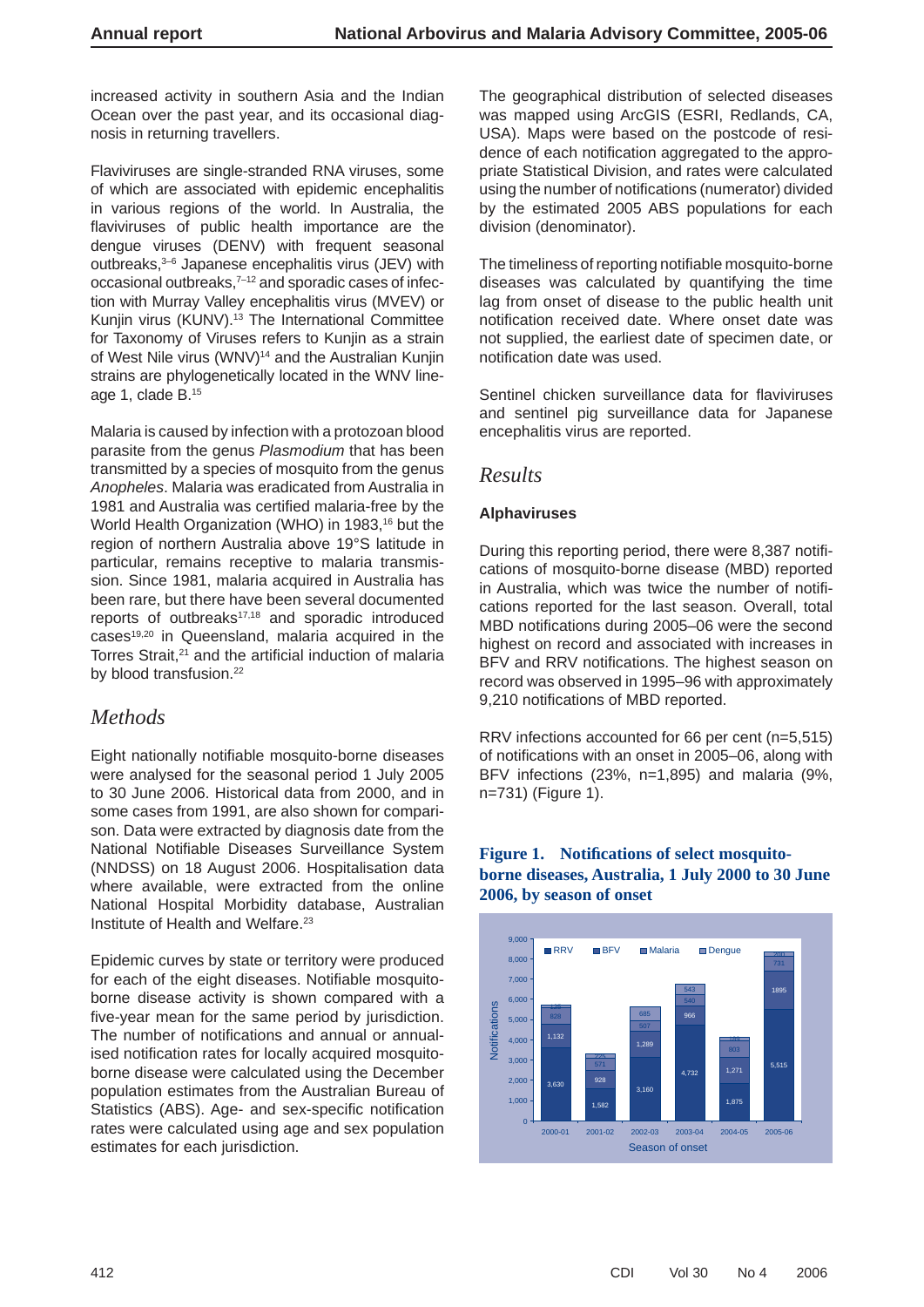Figure 2 shows the ratio of BFV, RRV and malaria notifications for 2005–06 compared with the five-year mean. BFV notifications during 2005-06 exceeded two standard deviations above the five-year mean. Contributing factors to unusually high BFV notifications include an increase in vector numbers during spring, more active surveillance and clinical testing for BFV in some jurisdictions and the dual reporting of BFV and RRV notifications by some jurisdictions. An analysis of this is contained in the dual reporting of BFV and RRV section.

#### Figure 2. Ratio of 2005–06 notifiable mosquito**borne disease activity to mean of previous fi ve years**



Above 2 standard deviations.

No Japanese encephalitis virus infection cases in 2005-06.

The national notification rate for BFV in 2005–06 was 9.3 cases per 100,000 population (Figure 3) which was the highest notification rate for BFV since the commencement of the nationalised reporting of BFV in 1991. The national notification rate for RRV was 27 cases per 100,000 population, the highest reported notification rate for RRV since 1996-97.

#### **Figure 3. Crude annual rate of Barmah Forest virus and Ross River virus infections notifi cations, Australia, 1 July 1991 to 30 June 2006, by season of onset**



These high notification rates were associated with a wet spring in 2005 in inland and coastal areas which produced favourable conditions for mosquito breeding.

During the 2005–06 season, the highest number of notifications for BFV and RRV was received in March (Figure 4). BFV notifications peaked earlier than in 2005 (April–May). The peak of RRV notifications (n=1268) in March 2006 was more than two and a half times the peak in March 2005.

# **Figure 4. Barmah Forest virus infection and Ross River virus infections notifi cations, Australia, 1 July 2005 to 30 June 2006, by month of onset**



#### **Barmah Forest virus infections**

During 2005–06, all jurisdictions except Victoria reported BFV activity above the five-year mean (Figure 5). Notifications of BFV from the Australian Capital Territory, New South Wales, the Northern

# **Figure 5. Ratio of Barmah Forest virus infection notifi cations to mean of previous fi ve years, Australia, 1 July 2005 to 30 June 2006, by state or territory**



Above 2 standard deviations.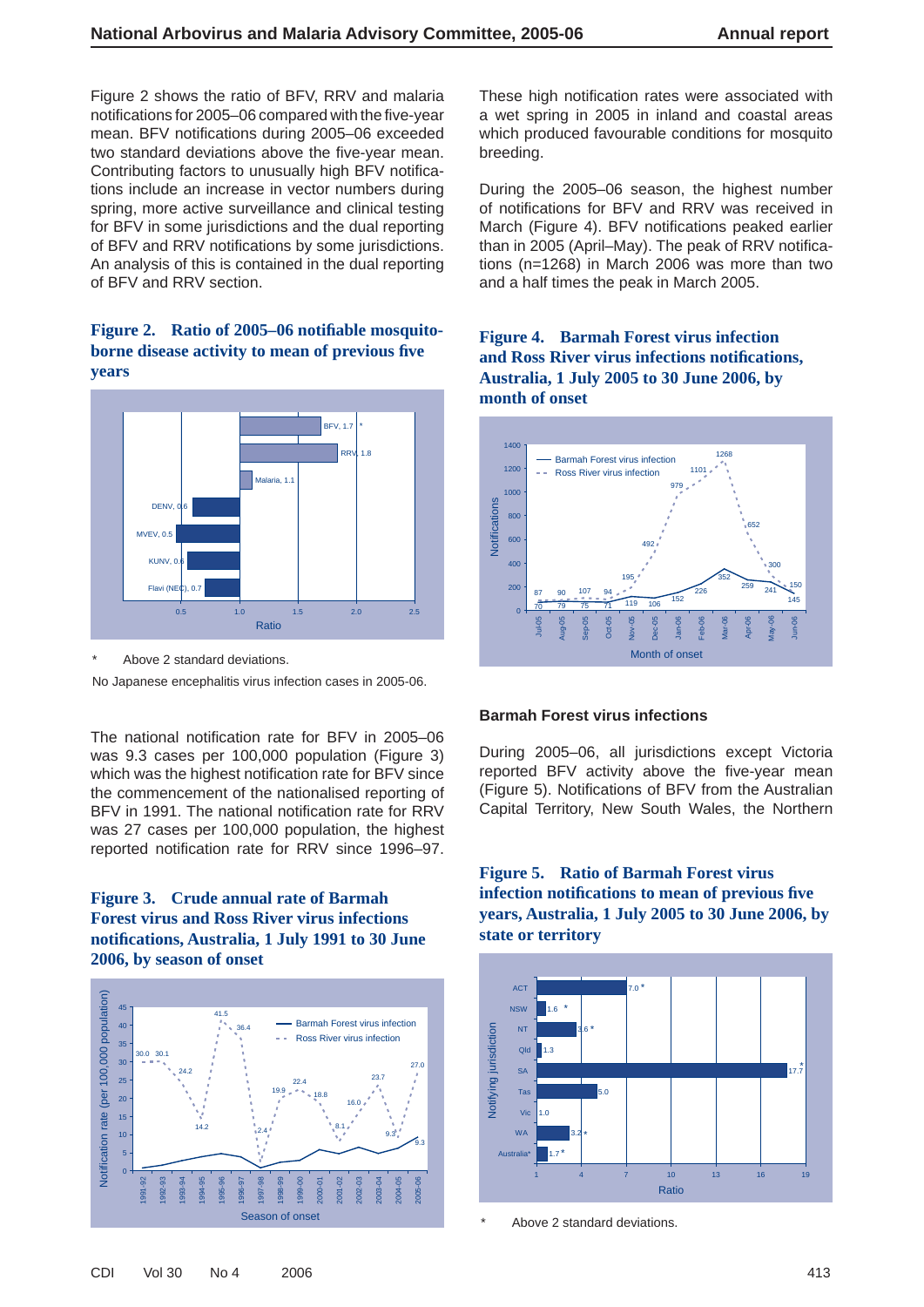Territory, South Australia and Western Australia, exceeded two standard deviations above the fiveyear mean. South Australia notified more than 17 times its five-year mean. This increase may be attributable to a change in surveillance practice from December 2005, when the Communicable Disease Control Branch, South Australia recommended that clinicians consider testing for both BFV and RRV if an arbovirus infection was suspected (Jane Raupach, personal communication).

The highest rates of BFV notifications in Australia during 2005–06 were reported from Northwest Queensland (81.9 notifications per 100,000 population) and the Murray Lands in South Australia (81.5 notifications per 100,000 population) (Map 1). The majority of cases in the Murray Lands region occurred in the Coorong lower lakes area. The increase in BFV incidence for 2005–06 in this wetlands area was associated with the high abundance of *Aedes camptorhynchus* mosquitoes (Craig Williams, unpublished data). There is also evidence that elevated Culex australicus and Culex globocoxitus mosquito abundance in the Coorong lower lakes area during the three months preceding an outbreak is predictive of BFV activity, suggestive of the possible involvement of these vectors in an amplification cycle. Moderately high rates of BFV notifications were reported from Northern Queensland (71.5 notifications per 100,000 population) and from the Mid-North Coast area of New South Wales (79.3 notifications per 100,000 population). New South Wales reported the largest documented outbreak of BFV in Australia during this season.<sup>24</sup>

All states and territories reported peak notification rates of BFV in March 2006 (Figure 6). The Northern Territory notified the highest rate of BFV on record (124.3 cases per 100,000 population) during February and March 2006. Queensland reported

# Figure 6. Annualised notification rate for **Barmah Forest virus infections, select jurisdictions, 1 July 2000 to 30 June 2006, by state or territory**





**Map 1. Notifi cations and notifi cation rates of Barmah Forest virus infection, Australia, 1 July 2005 to 30 June 06, by Statistical Division of residence**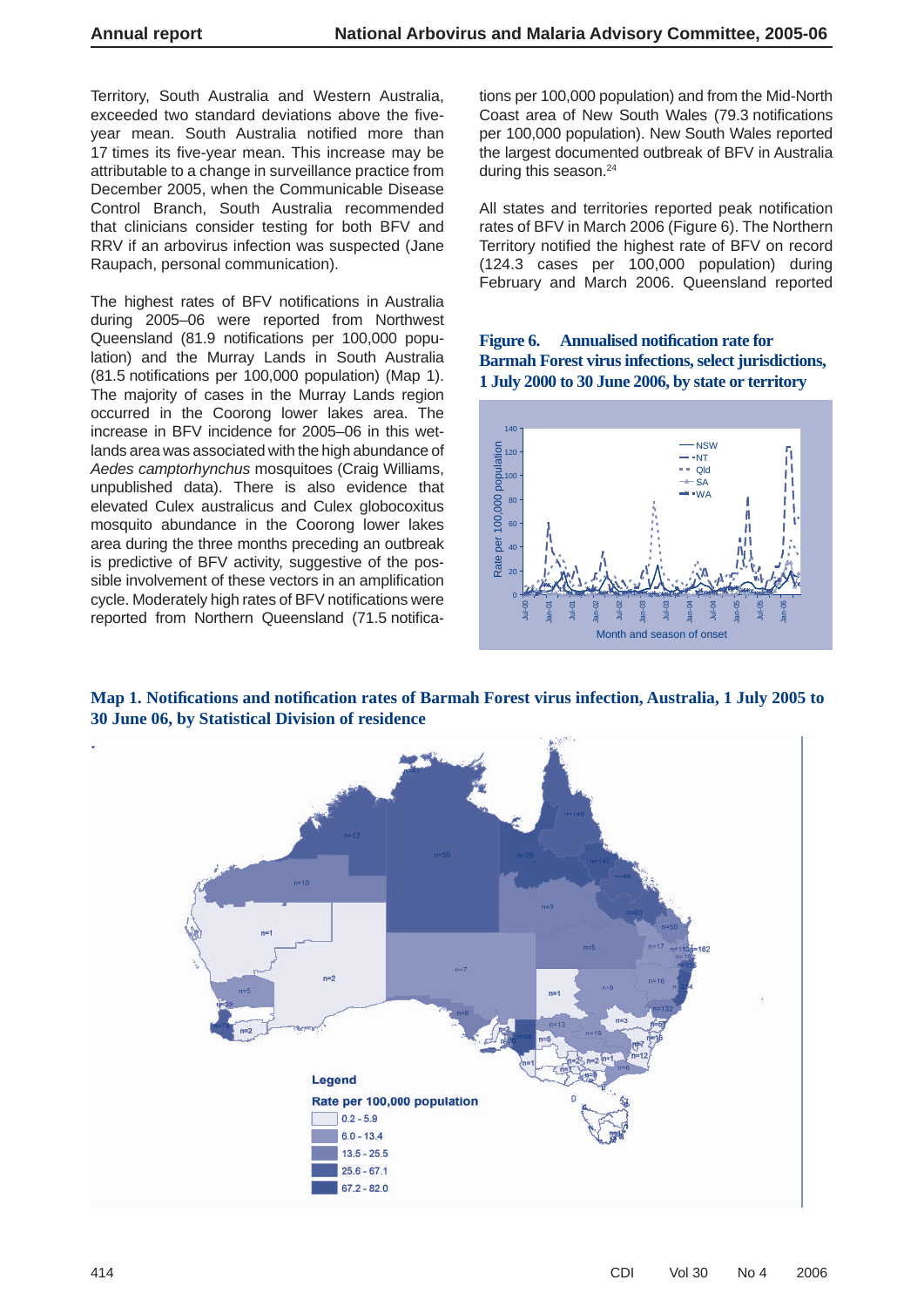the second highest rate of BFV (45.7 cases per 100,000 population). South Australia also reported its highest ever BFV notification rate during March 2006 (27.2 cases per 100,000 population).

The national notification rate of BFV was highest in the 45–49 year age group (Figure 7). The highest notification rates were in females in the 45-49 year age group (18.5 cases per 100,000 population) and males in the 60–64 year age group (13.4 cases per 100,000 population). Notification rates were generally higher in females in the age range 15–54 years than males in the equivalent age groups.

# Figure 7. Notification rate for Barmah Forest **virus infections, Australia, 1 July 2005 to 30 June 2006, by age group and sex**



In general, the age and sex distribution pattern for New South Wales (Figure 8) was similar to the pattern observed for the whole of Australia (Figure 7). Queensland (Figure 9) had higher age- and sexspecific notification rates than New South Wales, with males tending to have higher notification rates

#### **Figure 8. Notification rate for Barmah Forest virus infections, New South Wales, 1 July 2005 to 30 June 2006, by age group and sex**



# **Figure 9. Notification rate for Barmah Forest virus infections, Queensland, 1 July 2005 to 30 June 2006, by age group and sex**



than females in the 40–54 year age range. Western Australia (Figure 10) and the Northern Territory (Figure 11) displayed different age and sex distribution patterns of BFV notifications, with characteristically higher female-specific notification rates for many age groups. It is likely that small population sizes in age- and sex-specific age groups in these jurisdictions have affected the reporting rates (as small changes in the numerator lead to large changes in the overall rate).

# **Figure 10. Notification rate for Barmah Forest virus infections, Western Australia, 1 July 2005 to 30 June 2006, by age group and sex**



In Western Australia, notifications in females in the 50–54 year age group (n=13) had the highest BFV age- and sex-specific notification rate (Figure 10). The Northern Territory reported high female notification rates in the 35–39 year (n=10, 123.6 cases per 100,000 population), the 45–49 year (n=9, 131.9 cases per 100,000 population), and the 60–74 year age groups (Figure 11). The highest age-specific BFV notification rate in the Northern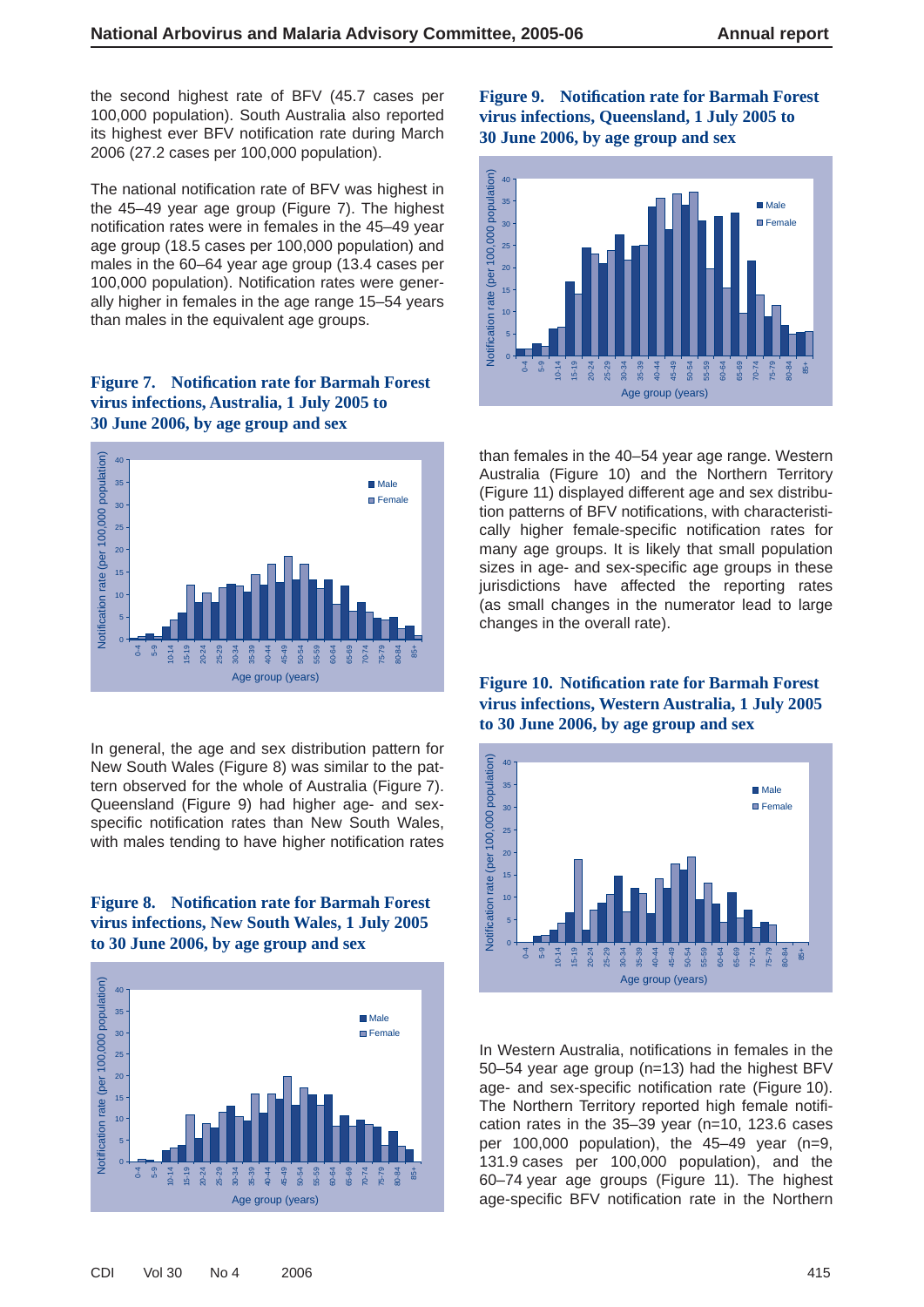**Figure 11. Notification rate for Barmah Forest virus infections, Northern Territory, 1 July 2005 to 30 June 2006, by age group and sex**



Territory was observed in the 60–64 year age group (n=4 males, 4 females, 122.2 cases per 100,000 population). An extremely high female notification rate (206.2 cases per 100,000 population) in the 80–84 year age group was attributable to one notification reported in a relatively small age- and sex-specific population size (485 persons).

The age-specific rate of BFV notifications in 2005–06 changed significantly with a shift toward higher rates in children, teenagers and young adults when compared to the previous five seasons (Figure 12). The age-specific rate of BFV infection in the 0-19 year age range (3.6 notifications per 100,000 population) was over three times the five-year average (1.1 notifications per 100,000 population).

#### **Timeliness of Barmah Forest virus infection notifica***tions*

The timeliness of BFV notifications is shown in Figure 13. In 2005–06, it took 8.5 days for 10 per cent of BFV notifications ( $n=1,238$ ) and 106 days for 90 per cent of BFV notifications (n=1,886) from disease onset to be notified to public health units. The fastest notification times for the 10–50 percentiles were observed in 2002–03 and 2003–04.

#### **Ross River virus infections**

Historically, peaks in RRV notifications occur every four years (Figure 3). During 2005–06, all jurisdictions except Tasmania reported RRV activity above the five-year mean for their jurisdiction (Figure 14). Notifications of RRV from New South Wales and South Australia exceeded two standard deviations from the five-year mean for these jurisdictions. The peak notification rates for the Northern Territory (455.6 cases per 100,000 population) and South Australia (89.5 cases per 100,000 population) were

# **Figure 12. Trends in Barmah Forest virus infection notifi cation rates, Australia, 1 July 2005 to 30 June 2006, by age group**



**Figure 13. Timeliness of Barmah Forest virus infection notifi cations, Australia, 1 July 2000 to 30 June 2006, by percentile**



# **Figure 14. Ratio of Ross River virus infection notifi cations to mean of previous fi ve years, Australia, 1 July 2005 to 30 June 2006, by state or territory**



Above 2 standard deviations.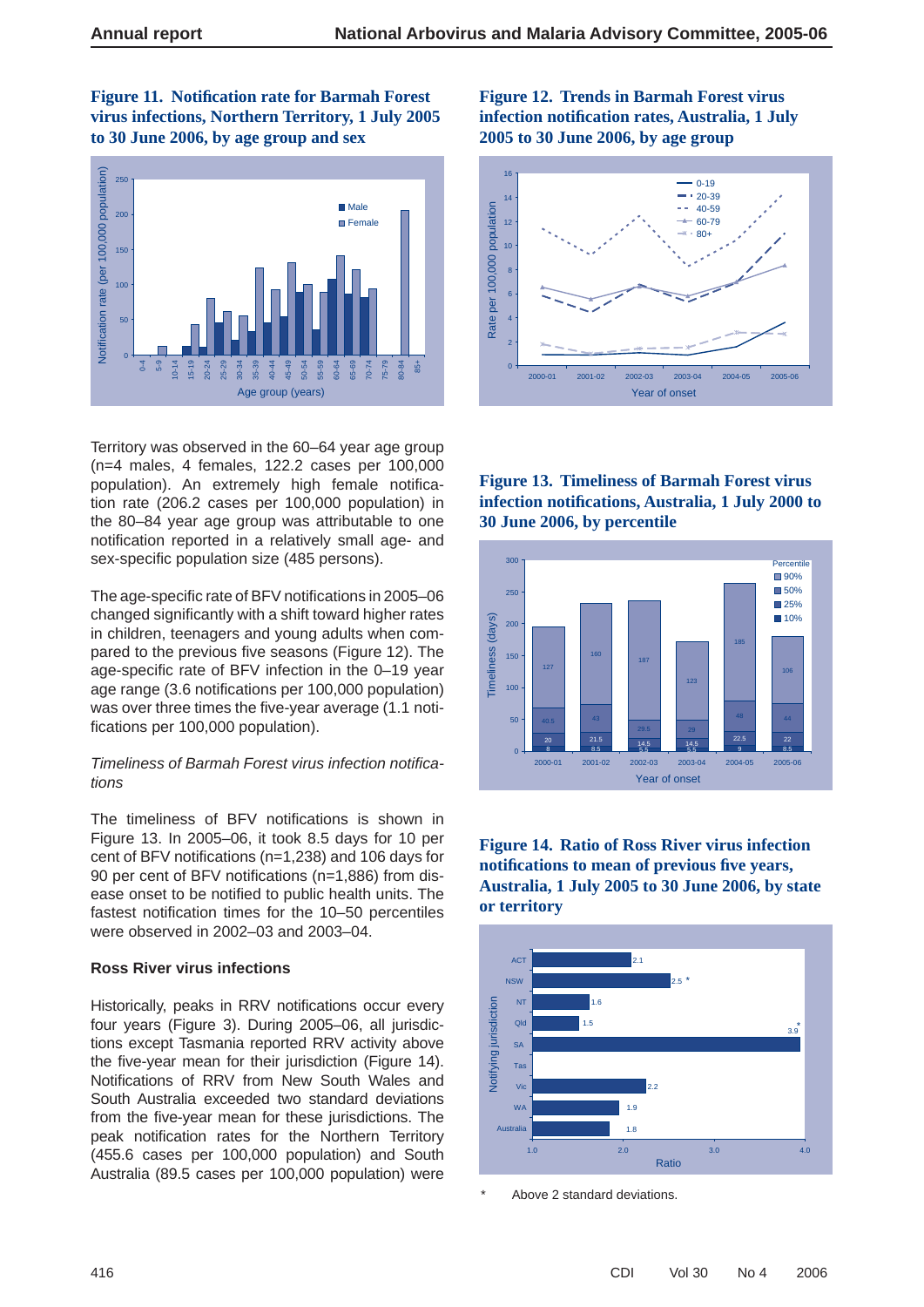reported in January 2006 (Figure 15). Queensland (45.7 cases per 100,000 population), South Australia (27.2 cases per 100,000 population), New South Wales (19.8 cases per 100,000 population) and Western Australia (17.3 cases per 100,000 population) reported peak notification rates in March 2006.

The highest rates of RRV notifications in Australia during 2005–06 were reported from the Kimberley region of Western Australia (218.2 notifications per 100,000 population), the Eyre region (193.3 notifica-

**Figure 15. Annualised notification rates for Ross River virus infection, select jurisdictions, 1 July 2000 to 30 June 2006, by state or territory**



tions per 100,000 population) and the Murray Lands region (157.1 notifications per 100,000 population) of South Australia (Map 2). Moderately high rates of RRV notification were reported throughout northern Australia, and from the Southwest region of Western Australia.

The rate of national notifications for RRV was highest in the 35–39 year age group (Figure 16). Females in the 45–49 year age group (52.3 cases per 100,000

Figure 16. Notification rate for Ross River virus **infections, Australia, 1 July 2005 to 30 June 2006, by age group and sex**



**Map 2. Notifi cations and notifi cation rates of Ross River virus infections, Australia, 2005–06, by Statistical Division of residence**

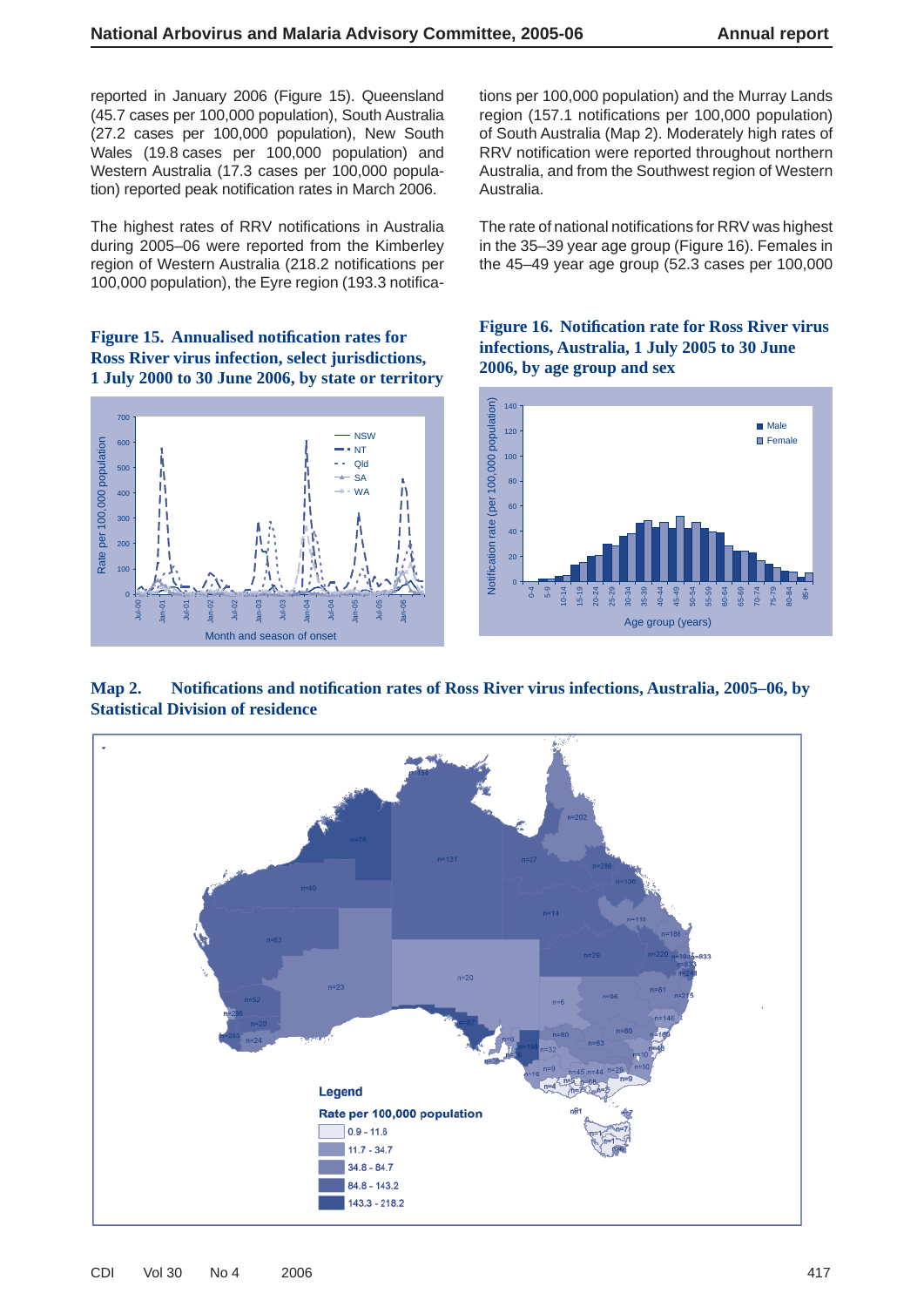population) and males in 35–39 year age group (46.9 cases per 100,000 population) had the highest national age- and sex-specific notification rates.

In general, New South Wales (Figure 17) and Western Australia (Figure 18) showed similar age and sex distribution patterns to Australia. Age- and sex-specific notification rates of RRV from Western Australia were approximately twice the RRV notification rates from New South Wales.

# **Figure 17. Notification rate for Ross River virus infections, New South Wales, 1 July 2005 to 30 June 2006, by age group and sex**



Figure 18. Notification rate for Ross River virus **infections, Western Australia, 1 July 2005 to 30 June 2006, by age group and sex**



Notifications of RRV from Queensland (Figure 19) were highest in the 35–39 year age group  $(119.4 \text{ cases per } 100,000 \text{ population})$ . Notifications and notification rates in female-specific age groups were noticeably higher than male cohorts in Queensland for the 35–39 year age group (n=184, 127.7 cases per 100,000 population), 45–49 year age group (n=187, 124.7 cases per 100,000 population) and 50–54 year age group (n=152, 117.2 cases per 100,000 population).

# **Figure 19. Notifi cation rate for Ross River virus infections, Queensland, 1 July 2005 to 30 June 2006, by age group and sex**



The Northern Territory overall had very high rates of RRV notifications, with very high age- and sexspecific peaks, some of which are due to small increases in the number of cases leading to large changes in the overall rate in this small population (Figure 20). Males in the 15–19 year age group had extremely high RRV notifications and notification rates (n=11, 141.5 cases per 100,000 population) when compared to either younger males or similarly aged females. Another high age specific peak was observed in the male 35–39 year age group (n=25, 283.3 cases per 100,000 population).

# **Figure 20. Notifi cation rate for Ross River virus infections, Northern Territory, 1 July 2005 to 30 June 2006, by age group and sex**



The age-specific rates for RRV notifications observed during this season were the highest on record since 2000. The overall age groups of the susceptible populations have not changed since 2000 (Figure 21).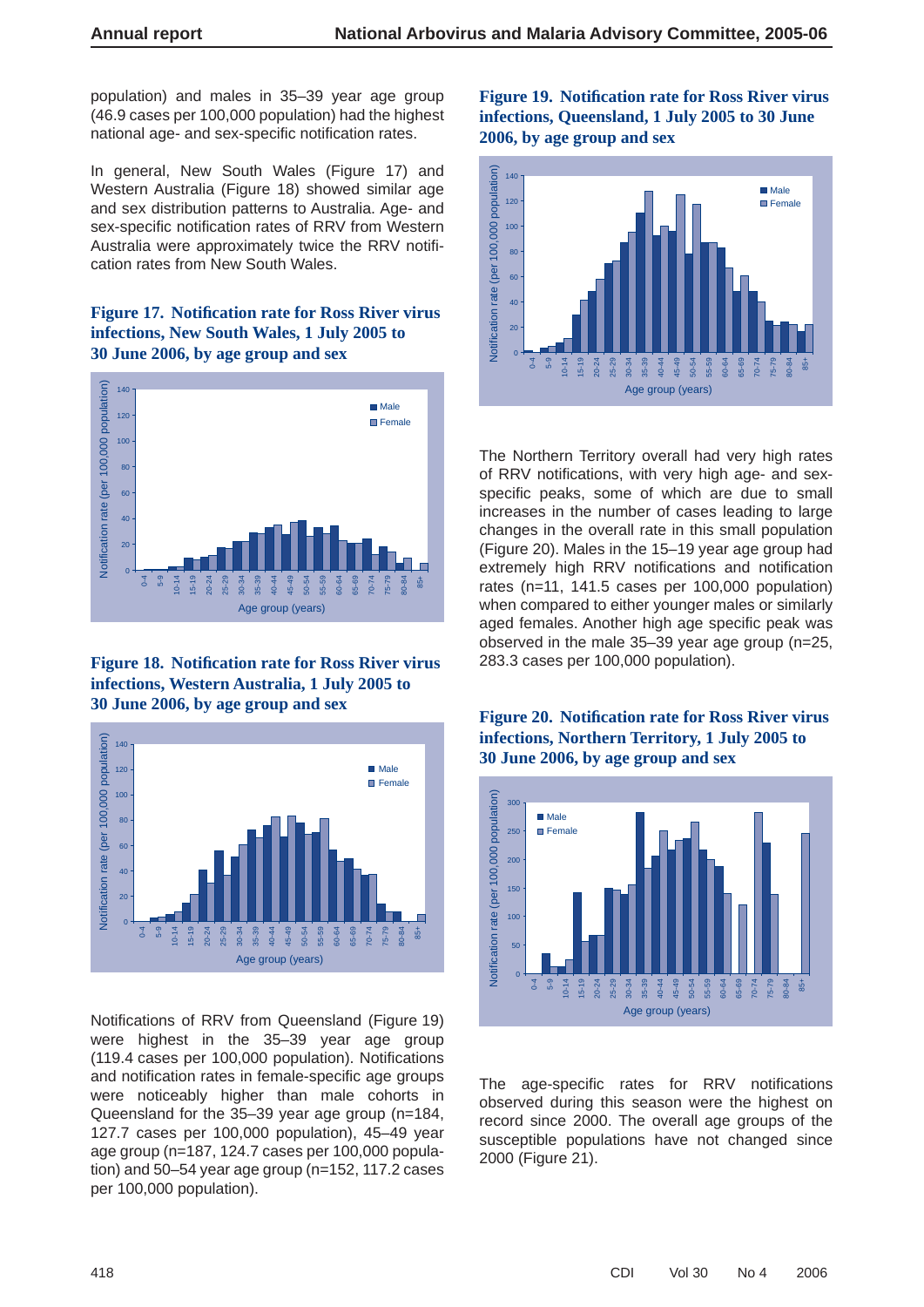**Figure 21. Trends in Ross River virus infections notifi cation rates, Australia, 1 July 2005 to 30 June 2006, by age group**



The timeliness of RRV notifications is shown in (Figure 22). For this MBD season, 11.5 days elapsed between onset of disease and for 10 per cent of RRV notifications ( $n=4,031$ ) to be reported to public health units. The fastest reporting of RRV notifications was observed in 2001–02 and 2002–03 for all percentiles.

#### **Figure 22. Timeliness of Ross River virus infections notifi cations, Australia, 1 July 2000 to 30 June 2006, by percentile**



#### **Dual reporting of Barmah Forest virus infections and Ross River virus infections notifi cations**

During 2005–06, South Australia reported that it was observing a larger proportion of BFV notifications which were also positive for RRV. These were also notified resulting in a dual national notification of BFV and RRV. Further investigations by the National Arbovirus and Malaria Advisory Committee (NAMAC) and the Public Health Laboratory Network (PHLN) have revealed that the dual notification of

BFV and RRV may be linked to the cross-reactivity of sera in both in-house and commercial assay kits. PHLN has advised that caution should be exercised when interpreting the current reporting and notification of BFV in Australia, and it is considering revising the laboratory case definition by increasing the cutoff titre to improve the specificity.

Data in the NNDSS is de-identified. However, it is possible to estimate what proportion of BFV notifications have a RRV notification (and vice-versa) by matching notifications with the same date of birth, sex, residential postcode and onset date. The incidence of a true dual BFV and RRV infection is unknown although it has been estimated as a rare event (NAMAC members, personal communication). If the dual BFV notifications are excluded from epidemiological analyses, only BFV notifications from Queensland in 2005–06 (n=478) drop below the activity of the previous five-year mean (570), but the overall BFV activity for Australia remains above the five-year mean.

#### **Barmah Forest virus infection notifications with a cor***responding Ross River virus infection notifi cation*

Table 1 shows that in 2005–06, 12 per cent (n=465) of 3,894) of national BFV notifications correspond to a RRV notification with the same demographic and geographic attributes. By this method the frequency of dual notifications appears to have increased steadily since 2000. Some jurisdictions such as the Northern Territory, Queensland, and Western Australia are reporting increasingly higher numbers of dual BFV and RRV notifications each reporting year. In 2000–01, Victoria reported that 14 per cent of BFV notifications had a corresponding RRV notification, but in subsequent years there have been no further dual notifications from Victoria. South Australia has only recently been reporting dual notification after a hiatus of dual notifications since 2000–01, perhaps marking a change in public health laboratory practice. It is not known what proportion of these jurisdictional trends in reporting dual notifications are related to increasingly greater dependence on a specific type or brand of serological test.

#### **Ross River virus infection notifications with a corre***sponding Barmah Forest virus infection notifi cation*

Table 2 shows nationally that only 3 per cent of RRV notifications have a corresponding BFV notification, but this has risen steadily from 2000–01. Some jurisdictions in particular such as New South Wales, the Northern Territory, Queensland, and South Australia are notifying more cases of dual RRV and BFV notifications each year. Western Australia and Victoria are reporting the dual RRV and BFV notifications in the same proportions each year.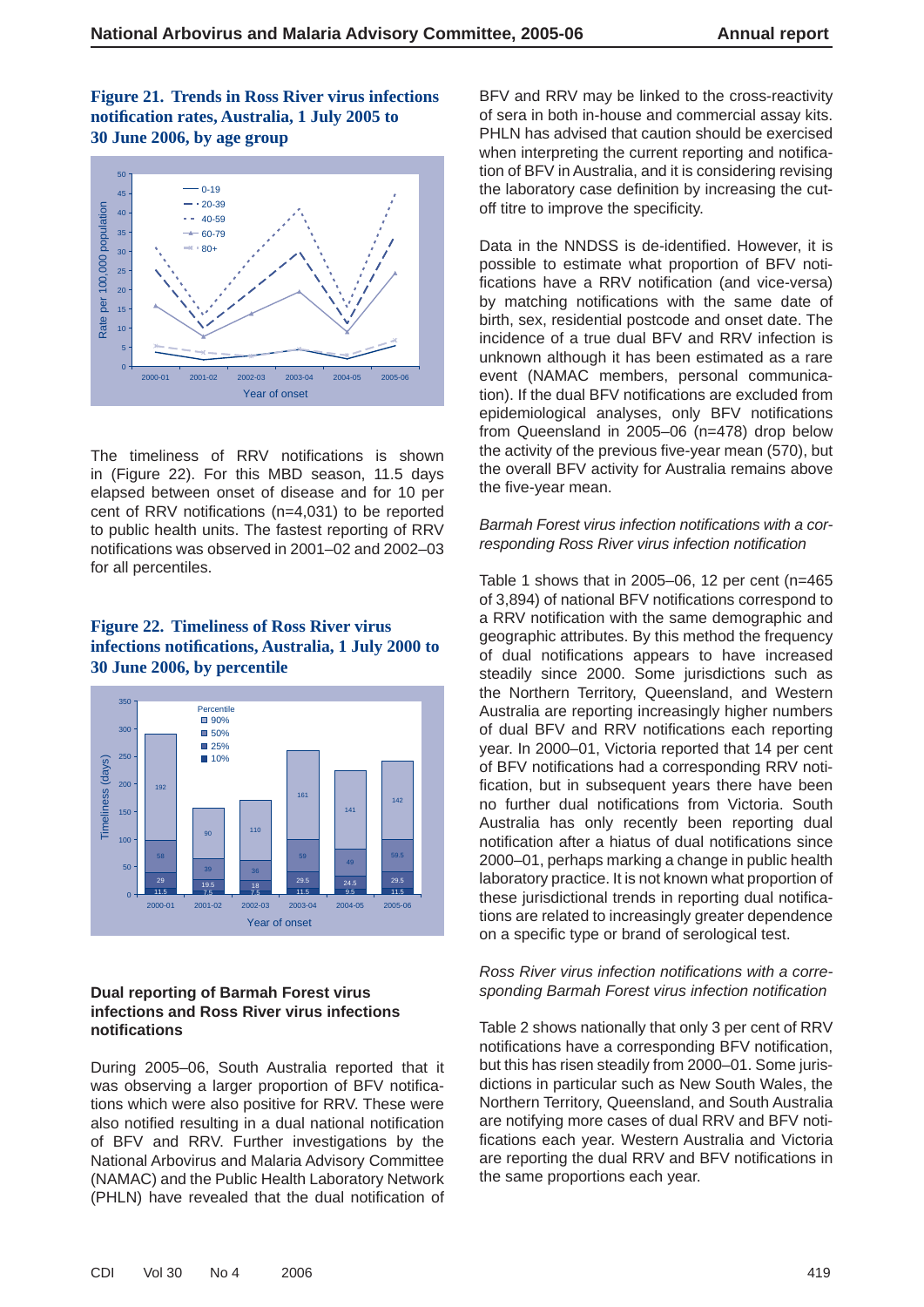|                                                                                                                                                                                                                                                                       |             |            | ಸಿ                       |               |  |
|-----------------------------------------------------------------------------------------------------------------------------------------------------------------------------------------------------------------------------------------------------------------------|-------------|------------|--------------------------|---------------|--|
|                                                                                                                                                                                                                                                                       | 2005-06     | <b>BFV</b> | s                        | 626           |  |
|                                                                                                                                                                                                                                                                       |             | dual       | s                        | 62            |  |
|                                                                                                                                                                                                                                                                       |             | <b>BFV</b> | % dual                   | 2             |  |
|                                                                                                                                                                                                                                                                       | $2004 - 05$ | BFV        | <u>.</u>                 | 375           |  |
|                                                                                                                                                                                                                                                                       |             | dual       | $\mathbf{C}$             | ග             |  |
|                                                                                                                                                                                                                                                                       |             | <b>BFV</b> | n % dual                 | ო             |  |
|                                                                                                                                                                                                                                                                       | 2003-04     | <b>BFV</b> |                          | 438           |  |
|                                                                                                                                                                                                                                                                       |             | dual       | $\overline{\phantom{0}}$ | $\frac{3}{2}$ |  |
|                                                                                                                                                                                                                                                                       |             | <b>BFV</b> | % dual                   | 4             |  |
|                                                                                                                                                                                                                                                                       | $2002 - 03$ | BFV        | s                        | 423           |  |
|                                                                                                                                                                                                                                                                       |             | dual       | s                        | 15            |  |
|                                                                                                                                                                                                                                                                       |             | <b>BFV</b> | % dual                   |               |  |
|                                                                                                                                                                                                                                                                       | $2001 - 02$ | BFV        |                          | 378           |  |
|                                                                                                                                                                                                                                                                       |             | dual       | s                        |               |  |
|                                                                                                                                                                                                                                                                       |             | BFV        | $\frac{1}{2}$ % dual     |               |  |
| The correlation of the control of the correlation of the correlation of the correlation of the control of the control of the collection of the control of the collection of the collection of the collection of the collectio<br>year of onset and state or territory | 2000-01     | <b>BFV</b> | c                        | 375           |  |
|                                                                                                                                                                                                                                                                       |             | dual       |                          |               |  |
|                                                                                                                                                                                                                                                                       |             |            |                          |               |  |

| 2006, by year of onset and state or territory<br>Table 1. |                   | Number and proportion of Barmah Forest virus |                   |                   |                |                   |                   |                   |                          |                   |                   | infections with corresponding Ross River virus infection, Australia, 1 July 2000 to 30 June |                   |                   |                   |                |                   |                          |
|-----------------------------------------------------------|-------------------|----------------------------------------------|-------------------|-------------------|----------------|-------------------|-------------------|-------------------|--------------------------|-------------------|-------------------|---------------------------------------------------------------------------------------------|-------------------|-------------------|-------------------|----------------|-------------------|--------------------------|
|                                                           |                   | 2000-01                                      |                   |                   | $2001 - 02$    |                   |                   | $2002 - 03$       |                          |                   | 2003-04           |                                                                                             |                   | 2004-05           |                   |                | 2005-06           |                          |
| State or                                                  | dual              | <b>BFV</b>                                   | BFV               | dual              | <b>BFV</b>     | <b>BFV</b>        | dual              | <b>BFV</b>        | BFV                      | dual              | BFV               | <b>BFV</b>                                                                                  | dual              | <b>BFV</b>        | <b>BFV</b>        | dual           | <b>BFV</b>        | <b>BFV</b>               |
| territory                                                 | $\blacksquare$    | $\blacksquare$                               | % dual            | $\mathbf{a}$      | $\mathbf{r}$   | % dual            | $\mathbf{C}$      | $\blacksquare$    | % dua                    | $\mathbf{r}$      | $\blacksquare$    | % dual                                                                                      | $\mathbf{C}$      | $\blacksquare$    | % dual            | $\mathbf{a}$   | $\blacksquare$    | % dua                    |
| <b>ACT</b>                                                | $\circ$           | $\mathbf{\Omega}$                            | $\circ$           | $\circ$           | $\circ$        | $\circ$           | $\circ$           |                   | $\circ$                  | $\circ$           | $\mathbf{\Omega}$ | $\circ$                                                                                     | $\circ$           | $\mathbf{\Omega}$ | $\circ$           | $\circ$        | $\sim$            | $\circ$                  |
| NSW                                                       | ၜ                 | 375                                          | $\mathbf 2$       | S                 | 378            |                   | 15                | 423               | 4                        | $\frac{3}{2}$     | 438               | S                                                                                           | ၜ                 | 375               | $\mathbf 2$       | 62             | 626               | $\overline{10}$          |
| $\overline{z}$                                            | $\mathbf{\Omega}$ | 33                                           | ဖ                 |                   | 25             | 4                 | $\circ$           | $\frac{8}{3}$     | $\circ$                  | 5                 | 44                | $\overline{ }$                                                                              | $\mathbf{\Omega}$ | 33                | $\circ$           | $\infty$       | 98                | $\infty$                 |
| $\overline{a}$                                            | $\overline{9}$    | 602                                          | S                 | $\overline{1}$    | 418            | 4                 | 86                | 805               | $\overline{ }$           | 53                | 676               | $\infty$                                                                                    | တ                 | 602               | 3                 | 326            | 2,398             | $\overline{4}$           |
| $\mathsf{S} \mathsf{A}$                                   | $\mathbf{\Omega}$ | $\overline{17}$                              | $\frac{2}{3}$     | $\circ$           | 4              | $\circ$           | $\circ$           |                   | $\circ$                  | $\mathbf{\Omega}$ | 20                | $\overline{0}$                                                                              | $\mathbf{z}$      | $\overline{1}$    | 12                | 24             | 289               | $\infty$                 |
| Tas                                                       | $\circ$           |                                              | $\circ$           | $\circ$           | $\circ$        | $\circ$           | $\circ$           | $\circ$           | $\circ$                  | $\circ$           | $\circ$           | $\circ$                                                                                     | $\circ$           |                   | $\circ$           | $\circ$        | $\mathbf{\Omega}$ | $\circ$                  |
| Vic                                                       | S                 | $\overline{21}$                              | $\overline{4}$    | $\circ$           | 58             | $\circ$           | $\circ$           | $\frac{6}{5}$     | $\circ$                  | $\circ$           | 22                | $\circ$                                                                                     | က                 | $\overline{21}$   | $\overline{4}$    |                | 73                | $\overline{\phantom{0}}$ |
| WA                                                        | 5                 | $\overline{8}$                               | $\circ$           | $\mathbf{\Omega}$ | 45             | 4                 | $\mathbf{\Omega}$ | 25                | $\infty$                 | $\mathbf{\Omega}$ | 69                | S                                                                                           | 5                 | $\overline{8}$    | $\circ$           | $\overline{4}$ | 401               | $\overline{1}$           |
| Total                                                     | $\overline{40}$   | 1,132                                        | 4                 | 23                | 928            | $\mathbf{\Omega}$ | 103               | 1,289             | $\infty$                 | 75                | 1,271             | $\circ$                                                                                     | $\overline{40}$   | 1,132             | 4                 | 465            | 3,894             | $\frac{2}{3}$            |
| 2006, by year of onset and state or territory             |                   |                                              |                   |                   |                |                   |                   |                   |                          |                   |                   |                                                                                             |                   |                   |                   |                |                   |                          |
|                                                           |                   | 2000-01                                      |                   |                   | $2001 - 02$    |                   |                   | 2002-03           |                          |                   | $2003 - 04$       |                                                                                             |                   | 2004-05           |                   |                | 2005-06           |                          |
| State or                                                  | dual              | <b>RRV</b>                                   | <b>RRV</b>        | dual              | <b>RRV</b>     | RRV               | dual              | <b>RRV</b>        | <b>RRV</b>               | dual              | <b>RRV</b>        | <b>RRV</b>                                                                                  | dual              | <b>RRV</b>        | <b>RRV</b>        | dual           | <b>RRV</b>        | <b>RRV</b>               |
| territory                                                 | $\blacksquare$    | $\blacksquare$                               | % dual            | $\mathbf{r}$      | $\blacksquare$ | % dual            | $\blacksquare$    | $\blacksquare$    | % dua                    | $\blacksquare$    | $\mathbf{a}$      | % dua                                                                                       | $\blacksquare$    | $\blacksquare$    | % dua             | $\mathbf{r}$   | $\blacksquare$    | % dua                    |
| ACT                                                       | $\circ$           | $\frac{4}{3}$                                | 0                 | $\circ$           | $\circ$        | 0                 | $\circ$           | $\circ$           | $\circ$                  | $\circ$           |                   | $\circ$                                                                                     | $\circ$           | $\overline{4}$    | $\circ$           | $\circ$        | $\frac{0}{1}$     | $\circ$                  |
| NSW                                                       | ၜ                 | 773                                          |                   | S                 | 217            |                   | $\frac{5}{1}$     | 453               | S                        | $\tilde{\omega}$  | 441               | $\infty$                                                                                    | ၜ                 | 773               |                   | 62             | 1,275             | 5                        |
| $\overline{z}$                                            | $\mathbf{\Omega}$ | 233                                          |                   |                   | $\overline{7}$ |                   | $\circ$           | 134               | $\circ$                  | S                 | 180               | S                                                                                           | $\mathbf{\Omega}$ | 233               |                   | $\infty$       | 267               | S                        |
| $\overline{a}$                                            | $\overline{9}$    | 1,717                                        |                   | $\overline{1}$    | 944            | $\mathbf{\Omega}$ | 86                | 2,391             | 4                        | 53                | 1,013             | S                                                                                           | $\overline{19}$   | 1,717             |                   | 326            | 7,561             | 4                        |
| $\mathsf{S}\mathsf{A}$                                    | $\mathbf{\Omega}$ | 271                                          |                   | $\circ$           | 57             | $\circ$           | $\circ$           | 20                | $\circ$                  | $\mathbf{\Omega}$ | 50                | 4                                                                                           | $\mathbf{\Omega}$ | 271               |                   | 24             | 773               | $\infty$                 |
| Tas                                                       | $\circ$           | $\overline{1}$                               | $\circ$           | $\circ$           | 120            | $\circ$           | $\circ$           | $\mathbf{\Omega}$ | $\circ$                  | $\circ$           | 5                 | $\circ$                                                                                     | $\circ$           | $\div$            | $\circ$           | $\circ$        | 46                | $\circ$                  |
| Vic                                                       | S                 | 375                                          |                   | $\circ$           | 43             | $\circ$           | $\circ$           | $\overline{4}$    | $\circ$                  | $\circ$           | 38                | $\circ$                                                                                     | S                 | 375               |                   |                | 594               | $\circ$                  |
| WA                                                        | $\mathfrak{S}$    | 236                                          | $\mathbf{\Omega}$ | $\mathbf{\Omega}$ | 130            | $\mathbf{\Omega}$ | $\mathbf{\Omega}$ | 146               | $\overline{\phantom{0}}$ | $\mathbf{\Omega}$ | 144               | $\overline{\phantom{0}}$                                                                    | 5                 | 236               | $\mathbf{\Omega}$ | $\overline{4}$ | 3,254             | $\overline{\phantom{0}}$ |
| Total                                                     | $\overline{4}$    | 3,630                                        |                   | 23                | 1,582          |                   | 103               | 3,160             | S                        | 75                | ,875              | 4                                                                                           | $\overline{40}$   | 3,630             |                   | 465            | 13,780            | S                        |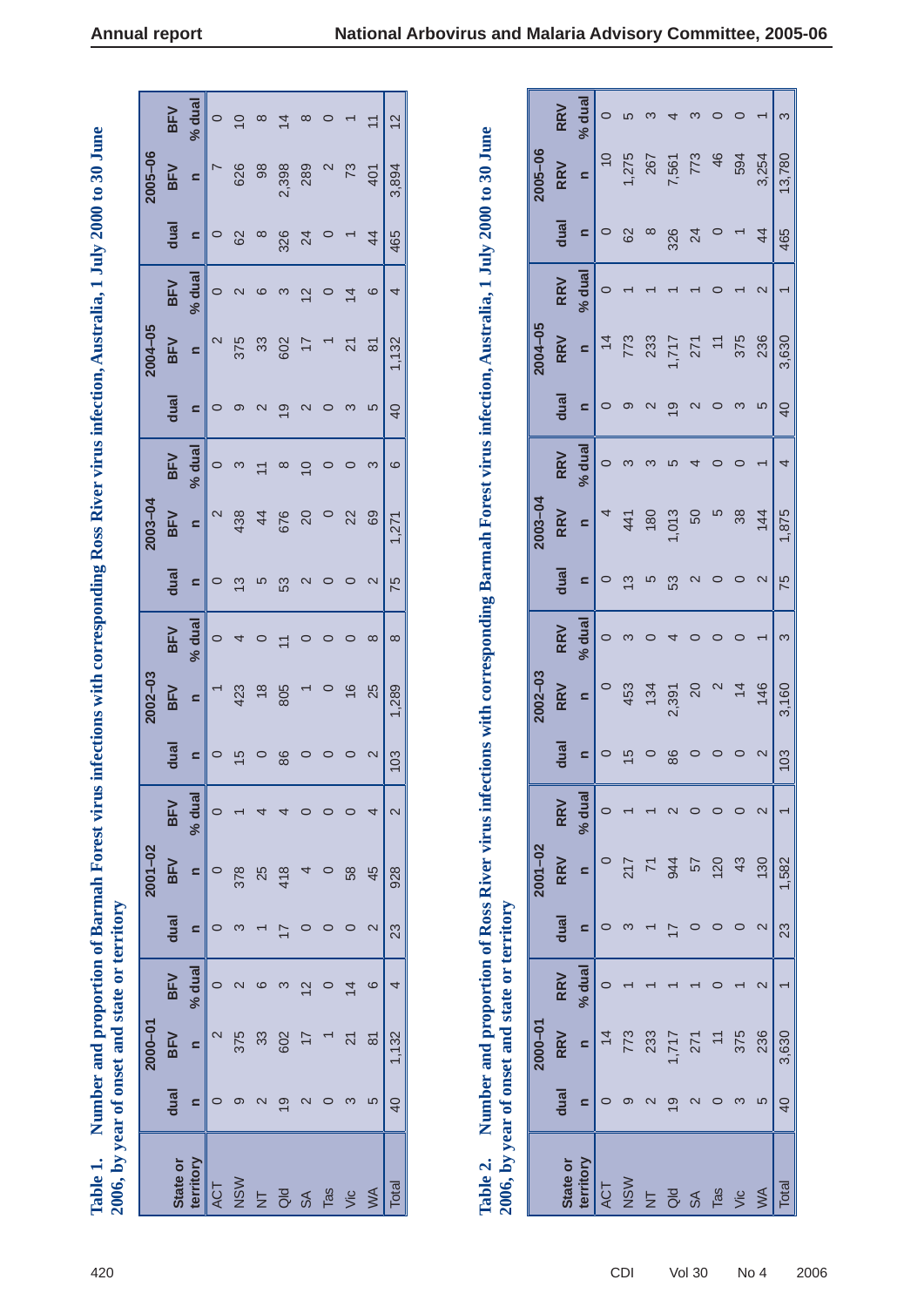#### **Chikungunya virus infections**

An outbreak of chikungunya virus (CHIKV) occurred in the south-east Indian Ocean region in early 2006, with an estimated two-thirds of the human population of Reunion Island infected. Travellers returning from outbreak areas have been diagnosed in Europe, Canada, the Caribbean, South America and the United States of America (USA).25

In March 2006, Victoria reported to NAMAC and the Communicable Diseases Network Australia, a case of CHIKV in a 59-year-old male visitor from Mauritius associated with the Commonwealth Games (Rodney Moran, personal communication). The case arrived in Australia on 7 March 2006, with an onset of illness on 10 March 2006 (lethargy, fever, arthralgia, myalgia, rash, headache, ankle arthritis). He was admitted to hospital on 12 March, improved and discharged 15 March 2006.

In New South Wales, there were three confirmed cases of CHIKV associated with attendance at the Commonwealth Games all reported from one laboratory. All three were acquired in Mauritius (Linda Hueston, personal communication).

#### **Flaviviruses**

The Sentinel Chicken Programme is a surveillance network involving New South Wales, the Northern Territory, Victoria and Western Australia, and is designed to detect flavivirus activity (including the endemic arboviruses MVEV and KUNV).<sup>26</sup> Table 3 shows notifications of flavivirus from 1 July 2005 to 30 June 2006, by state or territory.

#### *Northern Territory*

The Northern Territory sentinel chicken program commenced in January 1992 and replaced an earlier program run by the Australian Quarantine and Inspection Service (AQIS). Sentinel chicken flocks in the Northern Territory are maintained, bled and analysed for flavivirus in a combined program between the Northern Territory Department of Health and Community Services, the Northern Territory Department of Business Industry and Resource Development (DBIRD), and volunteers.

Map 3 shows that the sentinel chicken flocks are presently at Darwin urban (Leanyer), Darwin rural (Howard Springs), Beatrice Hill (Coastal Plains Research Station), Kakadu (Jabiru), Katherine, Nhulunbuy, Tennant Creek, Alyangula, Nathan River and Alice Springs (Ilparpa and Arid Zone Research Station). DBIRD officers or volunteers usually bleed flocks once a month and the samples are sent to the Northern Territory Department of Business Industry and Resource Development for specific testing for MVEV and KUNV. Sometimes for operational reasons, chickens are not bled during a schedule month and hence seroconversion shown in the next bleed could have occurred in the previous month. When chickens from a flock show new antibodies to MVEV during a prime risk period, a media warning is issued for the region for the risk period. These warnings advise the public of the need to take added precautions to avoid mosquito bites.

Chickens are replaced at least annually and more frequently if birds die or if large proportions seroconvert. They are well positioned to detect flavivirus

| <b>State or</b> |                | <b>DENV</b> |                | <b>Flavivirus NEC</b> |                | <b>KUNV</b>    |                | <b>MVEV</b>    |
|-----------------|----------------|-------------|----------------|-----------------------|----------------|----------------|----------------|----------------|
| territory       | $\mathbf n$    | Rate        | $\overline{n}$ | Rate                  | $\overline{n}$ | <b>Rate</b>    | $\mathsf{n}$   | <b>Rate</b>    |
| <b>ACT</b>      | 7              | <b>NA</b>   | $\overline{0}$ | <b>NA</b>             | $\overline{0}$ | $\overline{0}$ | $\overline{0}$ | 0              |
| <b>NSW</b>      | 54             | <b>NA</b>   | $\overline{2}$ | <b>NA</b>             | $\overline{0}$ | $\overline{0}$ | 0              | $\overline{0}$ |
| <b>NT</b>       | 16             | <b>NA</b>   | $\overline{0}$ | <b>NA</b>             | $\overline{0}$ | $\overline{0}$ | 0              | 0              |
| Qld             | 79             | <b>NA</b>   | 28             | <b>NA</b>             | $\Omega$       | $\overline{0}$ | 0              | 0              |
| <b>SA</b>       | 10             | <b>NA</b>   | $\overline{0}$ | <b>NA</b>             | $\overline{0}$ | $\overline{0}$ | 0              | $\overline{0}$ |
| <b>Tas</b>      | $\overline{0}$ | <b>NA</b>   | $\mathbf{0}$   | <b>NA</b>             | $\overline{0}$ | $\overline{0}$ | $\overline{0}$ | 0              |
| <b>Vic</b>      | 14             | <b>NA</b>   | 13             | <b>NA</b>             | $\overline{0}$ | $\overline{0}$ | $\overline{0}$ | $\overline{0}$ |
| <b>WA</b>       | 20             | <b>NA</b>   | $\Omega$       | <b>NA</b>             | $\overline{2}$ | 0.1            |                | $\overline{0}$ |
| Australia       | 200            | <b>NA</b>   | 43             | <b>NA</b>             | $\overline{2}$ | 0.01           |                | < 0.01         |

# Table 3. Number and rate of flavivirus notifications, 1 July 2005 to 30 June 2006, Australia, by state **or territory**

Rate per 100,000 population.

NA Not applicable, rates not calculated since, most cases of dengue (outside Queensland) and flavivirus NEC were acquired overseas or had an unknown country of acquisition.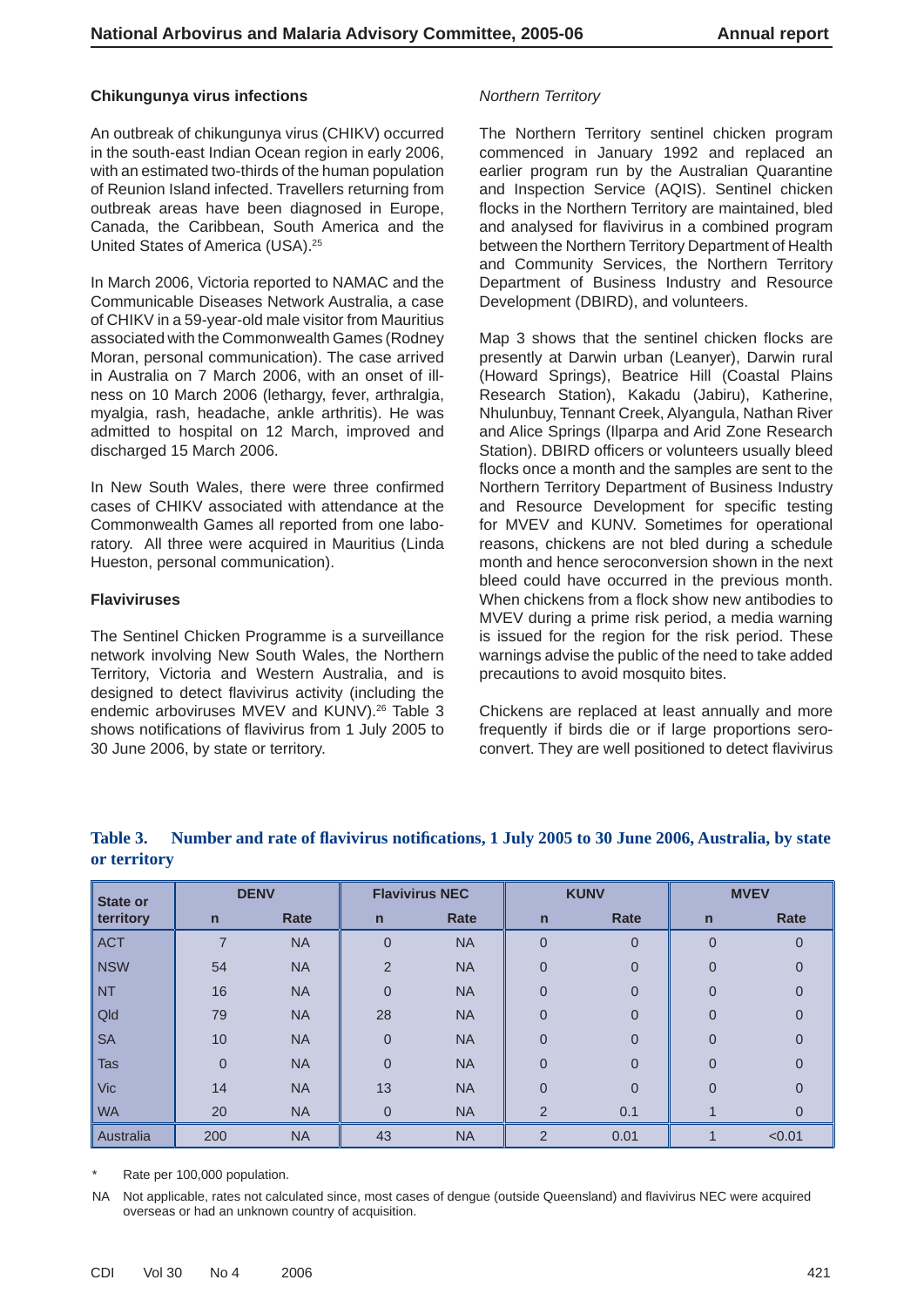# **Map 3. Sentinel chicken testing sites, Australia 2005–06**



activity near the principal towns of the Northern Territory and hence provide timely and accurate indication of risk to people in those towns.

In the 2005–06 season, MVEV activity was detected in Howard Springs in June, Leanyer in May, Adelaide River in March (probably February seroconversion) and June, Katherine in June, Tennant Creek in June (probably May seroconversion), Jabiru in May and Nathan River in June.

The MVEV total seroconversions this year  $(n=15)$  was similar to last year  $(n=13)$ , with most seroconversion this year (n=4) occurring in the Adelaide River, followed by the Nathan River flock (n=3). Most seroconversion this year occurred in June (n=8) while the long-term seroconversion peak occurs in May closely followed by March and then February. The high number of seroconversions and the number of flocks seroconverting in June is most likely due to the extended wet season in the Northern Territory in 2005–06.

There were no seroconversions in the two Alice Springs flocks, most probably due to the below average summer rainfall and low vector numbers. In addition, the successful effluent swamp drainage and better effluent management from nearby

sewage facilities in the Ilparpa area, have led to an overall reduction in vector numbers near the Alice Springs outskirts during summer.

There were also no seroconversions in the Nhulunbuy and the Alyangula flock. However, the Alyangula flock only commenced in April 2006.

No human cases of MVEV disease were reported in the Northern Territory in 2005–06 and the last reported case was in March 2005 when a 3-year-old boy from a community in Arnhem Land had a relatively mild illness and made a complete recovery.

Kunjin virus activity was present throughout the Northern Territory, with seroconversion to KUNV in Darwin (Howard Springs) in May; Darwin (Leanyer) in April; Adelaide River in May and June; Katherine in April, May and June; and in Tennant Creek in April.

There has been a trend over the last 10 years to increasing numbers of seroconversions to KUNV, with this year's total (n=13) higher than last year (n=12) and the highest since the program started in 1992. Most seroconversions occurred in the Katherine  $(n=6)$  and Adelaide River  $(n=4)$  flocks. Seroconversions mostly occurred this year in May (n=6), while the long term peak is also in May, followed at a substantially reduced level in April.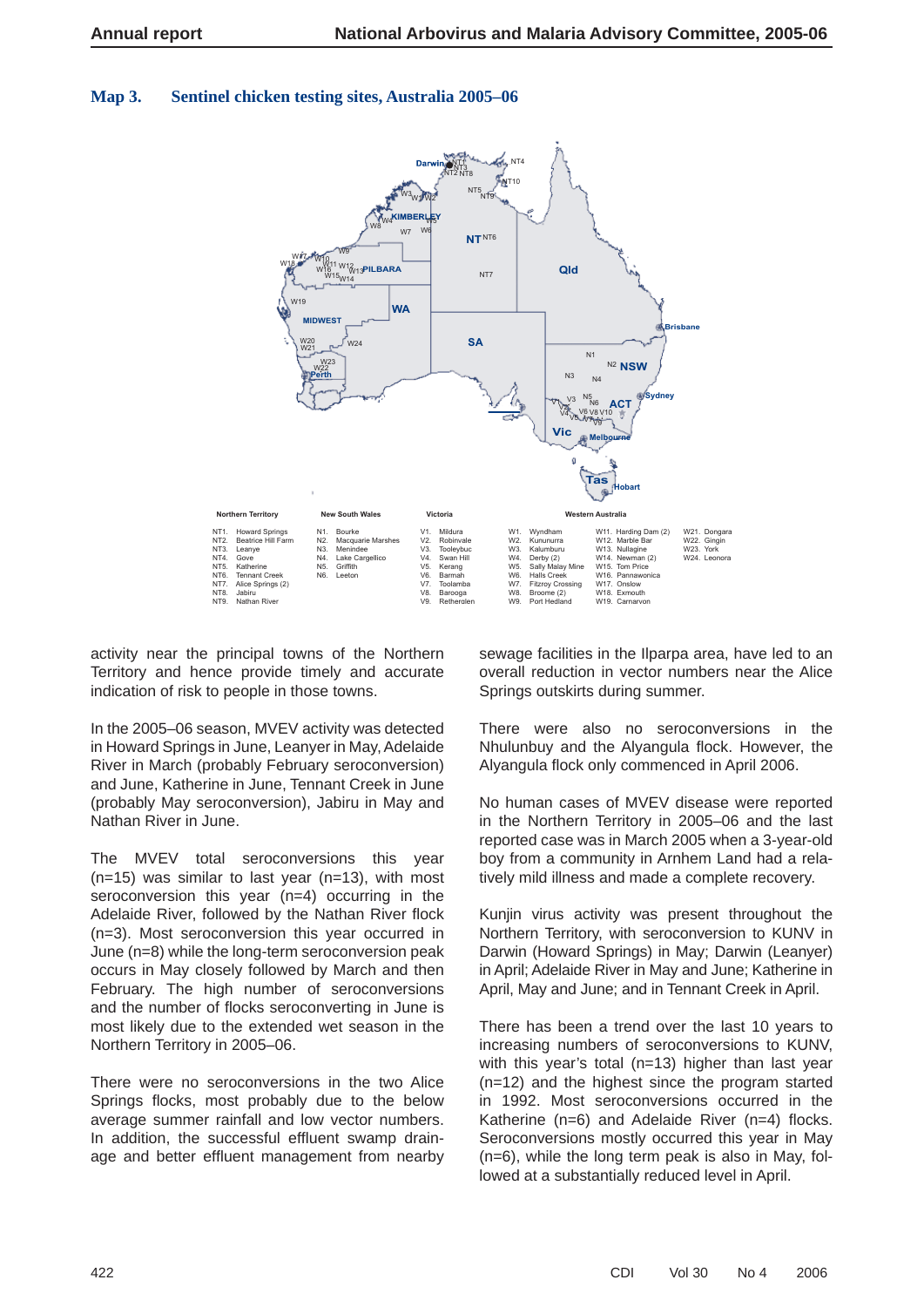The Northern Territory did not report any human cases of KUNV infection this year. The last reported KUNV case from the Northern Territory was in a 23- year-old female from Alice Springs in May 2001.

#### *Western Australia*

Sentinel chicken flocks in Western Australia are maintained, bled and analysed for specific antibodies to MVEV and KUNV in a combined program between The University of Western Australia, Western Australian Department of Health, local governments and community volunteers. Twentyeight sentinel chicken flocks were located at major towns and communities in the Kimberley, Pilbara, Gascoyne, Goldfields, Midwest and Central Coastal regions of Western Australia. Environmental health officers or trained volunteers took blood samples from the chickens each fortnight from December to June (the major MVEV 'risk' season) and monthly at other times. Samples were tested by the Arbovirus Surveillance and Research Laboratory at the University of Western Australia. Sometimes for operational reasons, chickens were not bled fortnightly and a seroconversion detected in the next bleed may have occurred earlier.

Rainfall was generally above average for most of the 2005–06 wet season in the Kimberley, Pilbara and Interior regions. There was extensive flooding in the Kimberley, Pilbara, Gascoyne and Interior regions in March and/or April 2006.

More than 3,000 serum samples from the 28 flocks located in Western Australia were tested for antibodies to flaviviruses during 2005–06. Seroconversions to flaviviruses were detected in 5.5 per cent of the samples. Overall, flavivirus activity was very high during the 2005–06 season, and the majority of seroconversions were due to infection with MVEV. The first seroconversions were detected at Sally Malay, Wyndham and Derby in February 2006. Activity rapidly increased to include all major towns in the Kimberley region and continued through to June 2006 (and into the 2006–07 season). The first flavivirus seroconversion in the Pilbara region was a MVEV infection in a sentinel chicken at Tom Price in March 2006. During the ensuing months, MVEV activity was detected at all locations in the Pilbara except Port Hedland. However, KUNV activity was subsequently detected at Port Hedland in July 2006. One seroconversion to MVEV was detected in the Carnarvon sentinel chicken flock in June 2006. This is the furthest south that MVEV has been detected since August 2000, when there was an extensive and prolonged period of MVEV associated with Cyclone Steve.<sup>27</sup> Unidentified flavivirus infections were detected at a number of locations in the Kimberley and Pilbara regions, and are possibly due to activity of other flaviviruses that are occasionally isolated from mosquitoes collected in northern Western Australia.

Three flavivirus human cases (Table 3) were reported from Western Australia during the 2005–06 season (Dr David Smith, PathWest, personal communication). The first case was reported in a 27-year-old woman from Broome who acquired a KUNV infection just prior to March 2006. There was one case of KUNV infection (with polyarthralgia) in a Kununurra resident in April 2006. One case of encephalitic MVEV infection requiring hospitalisation was diagnosed in an 8-year-old female from Broome in June 2006. Seroconversions to MVEV or KUNV in sentinel chickens provided advance warning of flavivirus activity in these regions.

The West Australian Department of Health initially issued health warnings on 24 February 2006, of increased risk of MVEV to residents and visitors to the north or east Kimberley region, following seroconversions to MVEV in the north-east Kimberley region. Additional warnings were issued on 7 April after heavy rainfall in the Pilbara region and the detection of MVEV; on 1 May following increased MVEV activity in the Pilbara, the detection of KUNV at Exmouth and continued heavy rainfall in the Pilbara and Gascoyne; and on 15 June after MVEV was detected in the sentinel chicken flock at Carnarvon. The warnings advised residents and travellers to the regions of the increased risk of disease and the need to take precautions to avoid mosquito bites.

#### *New South Wales*

Samples from six sentinel chicken sites were tested weekly for KUNV and MVEV antibodies in New South Wales from mid-October 2005 to the end of April 2006. There were no seroconversions to MVEV or KUNV during this period. There were no human cases reported from New South Wales for either MVEV or KUNV. The last reported case of KUNV from New South Wales was notified in May 2001 in a 58-year-old female from Griffith. There have been no recorded cases of MVEV to date in NNDSS from New South Wales.

#### *Victoria*

Samples from sentinel chicken flocks located throughout northern inland Victoria (10 sites along the Murray River, Map 3) were tested weekly for flavivirus antibodies from 1 November 2005 to early March 2006. No KUNV or MVEV activity was detected in any of the samples. There were no human cases of KUNV or MVEV reported from Victoria during 2005–06. The last reported case of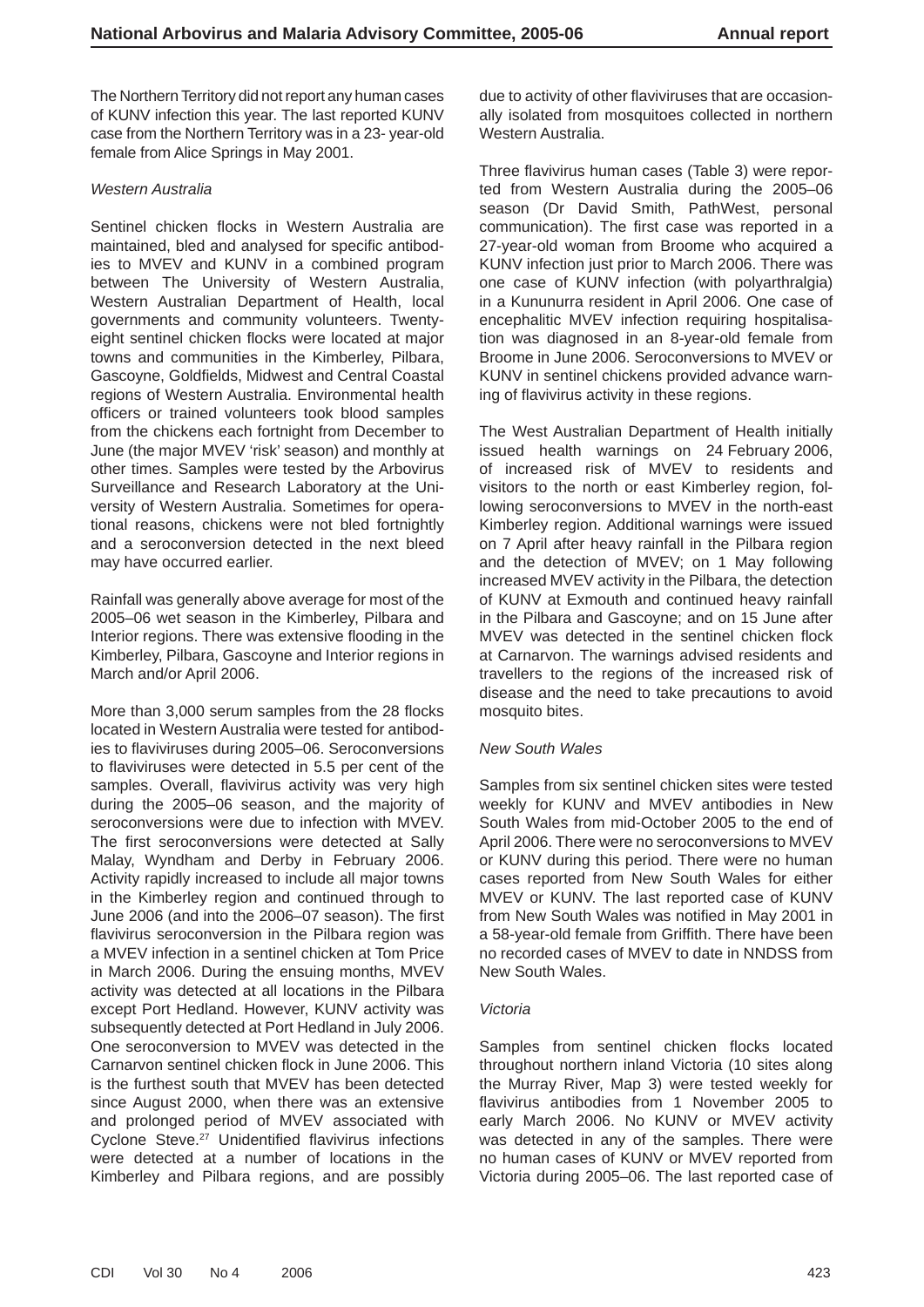KUNV infection in Victoria was in October 2004. There have been no recorded cases of MVEV in NNDSS from Victoria.

#### *Queensland*

There were no sentinel chicken flocks in Queensland during 2005–06 although flocks were maintained in 2002–03. There were no cases of KUNV or MVEV reported by Queensland during 2005–06. The last reported KUNV cases from Queensland were three sporadic cases notified in July 2004, December 2004, and February 2005. The last reported MVEV case from Queensland was in a 3-year-old boy from Mount Isa in 2001.

#### **Japanese encephalitis virus infections**

Japanese encephalitis virus appears nearly annually in the Torres Strait in far northern Queensland, and threatens to invade the Australian mainland. Surveillance has involved the use of sentinel pigs that develop detectable viraemia and antibody titres to JEV.

The use of sentinel pigs on Badu Island was discontinued in 2006 on the recommendation by Queensland Health, who concluded that JEV incursions during the wet season will be an annual occurrence as far south as the central islands of the Torres Strait. In March 2006, an annual Northern Australia Quarantine Strategy (NAQS) survey of the Torres Strait and Northern Peninsula Area domestic livestock, detected JEV activity on Moa Island from blood samples obtained from juvenile domestic pigs.

AQIS, through the NAQS program, conducted monitoring for JEV for the 2006 wet season using sentinel pigs at Injinoo airport, Northern Peninsula Area, Cape York. The five sentinel pigs did not seroconvert and there was no evidence of transmission of JEV to the mainland in 2006 (based on results of testing at Queensland Health Scientific Services and the CSIRO Australian Animal Health Laboratory).

The use of pigs as a sentinel system poses a public health risk because pigs are amplifying hosts for JEV. A remote mosquito trap system does not have this risk and mosquito trapping on the Cape York peninsula has resulted in the first report of a mosquito isolate of JEV from the Australian mainland.28 Ritchie (unpublished data) evaluated and compared a remote mosquito trap system with pigs for the surveillance of JEV on Badu and Moa islands in the Torres Strait and at Bamaga in northern Cape York Peninsula from 2002–2005. JEV was detected in mosquito collections each year but not for each trap type and no JEV was detected in trapped mosquitoes before detection in sentinel pigs. A remote mosquito trap system, employing stand alone traps

and polymerase chain reaction for viral antigen detection was found to be a safe, economical way to detect arbovirus activity in these remote areas.

There were no human cases of JEV in Australia during 2005–06. The last reported JEV case was in February 2004, when Queensland notified that a 66-year-old male acquired JEV from Papua New Guinea. There have been nine other cases of JEV reported to NNDSS since 1995, although JEV was not nationally notifiable until 2001. Four of these notifications were reported in Torres Strait islanders from the Badu Island community, two of which were fatal (1995). The other locally-acquired JEV case was reported in a resident from the mouth of the Mitchell River, Cape York Peninsula, Queensland in 1998. The remaining four cases were reported as acquired from overseas countries.

#### **Flavivirus infections (not elsewhere classified)**

There were 43 flavivirus (not elsewhere classified or NEC) notifications during the 2005-06 season, of which 13 were acquired overseas. The source of acquisition was unknown for the remaining notifications.

Queensland reported 28 flavivirus (NEC) notifications; Victoria (n=13) and New South Wales (n=2). Of the 28 flavivirus infection (NEC) notifications from Queensland, there were six Kokobera and one Stratford virus. The flavivirus infection (NEC) notifications from Victoria and New South Wales were of unknown type.

#### **Dengue virus infections**

There were 200 notifications of DENV infections during the 2005–06 season. Table 4 shows that the cases were mainly from Queensland (n=79, 40%), New South Wales (n=54, 27%) and Western Australia (n=20, 10%). Notifications from New

#### **Table 4. Locally acquired and imported dengue notifi cations, Australia, 1 July 2005 to 30 June 2006, by state or territory**

| Notifying jurisdiction | $\mathsf{n}$ | $\frac{9}{6}$ |
|------------------------|--------------|---------------|
| <b>ACT</b>             |              | 4             |
| <b>NSW</b>             | 54           | 27            |
| <b>NT</b>              | 16           | 8             |
| Qld                    | 79           | 40            |
| <b>SA</b>              | 10           | 5             |
| Tas                    | $\Omega$     | $\Omega$      |
| Vic                    | 14           |               |
| <b>WA</b>              | 20           | 10            |
| <b>Total</b>           | 200          | 100           |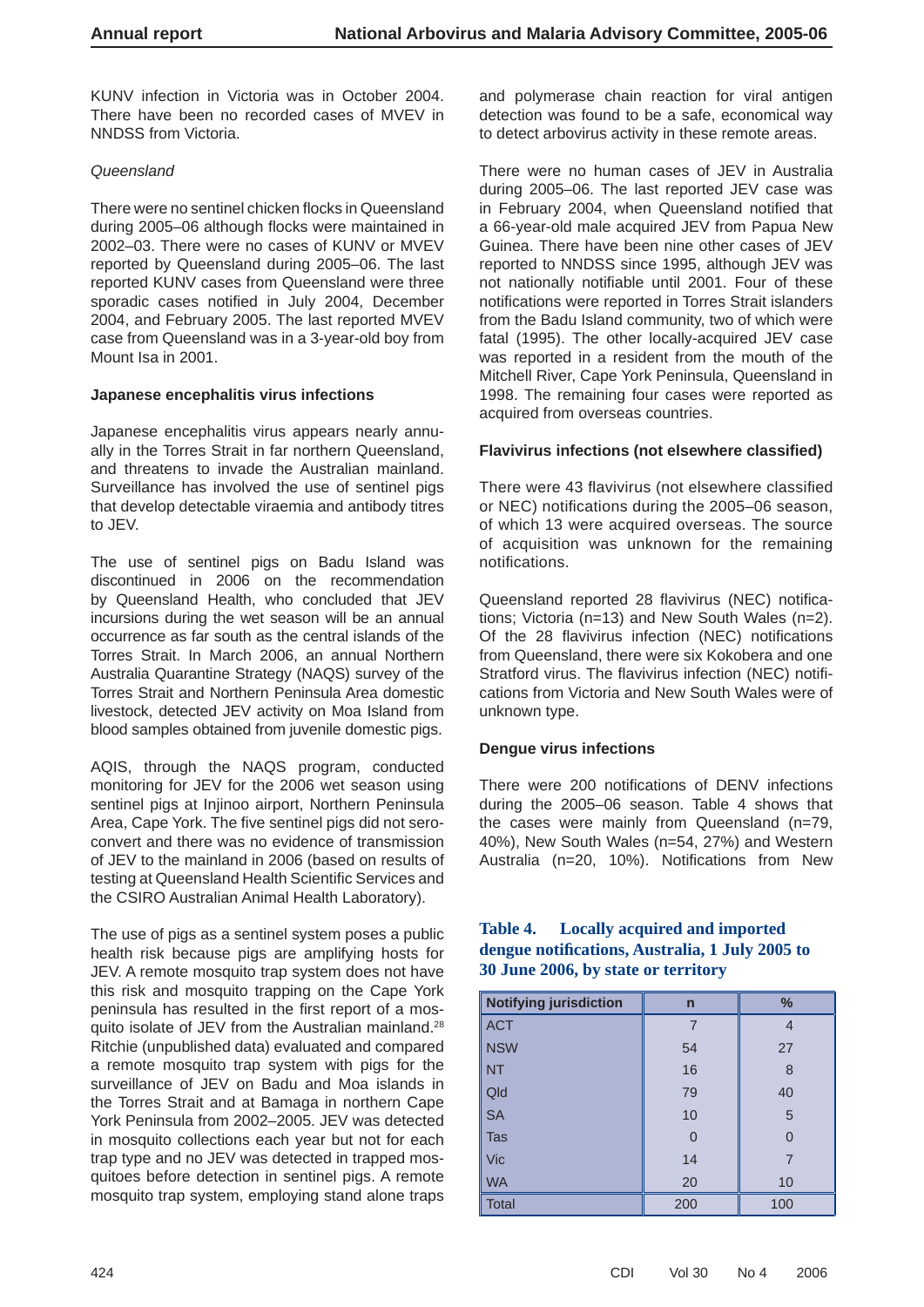South Wales, South Australia, Victoria and Western Australia exceeded the five-year mean in each jurisdiction (Figure 23). Of the national DENV notifications notified, 46 per cent ( $n=92$ ) were reported as imported, 43 per cent (n=86) were locally-acquired and 11 per cent (n=22) had an unknown source of acquisition.

# **Figure 23. Ratio of locally acquired and imported dengue notifi cations to mean of previous fi ve years, Australia, 1 July 2005 to 30 June 2006, by state or territory**



Above 2 standard deviations.

Figure 24 shows that the number of DENV notifications received during the 2005–06 season was much lower than the previous three seasons. New South Wales, South Australia, Victoria and Western Australia reported DENV activity above the five-year mean.

There were two outbreaks of locally acquired DENV in Queensland during this season (Jeffrey Hanna, Scott Ritchie, personal communication). There were eight

#### Figure 24. Dengue notifications (locally-acquired **and imported cases), select jurisdictions, 1 July 2005 to 30 June 2006, by month and season of onset**



cases of DENV serotype 3 in Townsville from December 2005 – February 2006. In the Cairns and Gordonvale area, there were 19 cases of DENV serotype 2 up to 30 June 2006 with a peak in cases in May 2006 (Figure 24). The outbreak was finally controlled in September 2006 with a total of 29 cases (Jeffrey Hanna, Scott Ritchie, personal communication).

Of the 200 DENV notifications, dengue serotype 2 was reported in 16 per cent (n=31) of cases (Table 5). There were 15 cases of serotype 3 infection, 7 cases of serotype 1, and 5 cases of serotype 4. Serotype information was either not stated or unavailable for 71 per cent of the notifications  $(n=142)$ .

#### Table 5. Dengue notifications (locally-acquired **and imported cases), Australia, 1 July 2005 to 30 June 2006, by serotype**

| <b>Serotype</b>   | n   | $\frac{0}{2}$ |
|-------------------|-----|---------------|
| Serotype 1        |     |               |
| Serotype 2        | 31  | 16            |
| Serotype 3        | 15  | 8             |
| Serotype 4        | 5   | 3             |
| Not typed/unknown | 142 | 71            |
| Total             | 200 | 100           |

Figure 25 shows that imported DENV notifications in Australia were most frequently reported in the 25–29 year age group (n=20, 17%) whereas in locally acquired cases from Queensland, this age group was rarely affected (n=3, 4%), with many of the locally acquired cases occurring in the 20–24 year age group (n=8, 10%) and the 35–54 year age groups (n=35, 44%).

# **Figure 25. Dengue notifications, Queensland and Australia, 1 July 2005 to 30 June 2006, by age group and sex**



**Excludes Queensland.**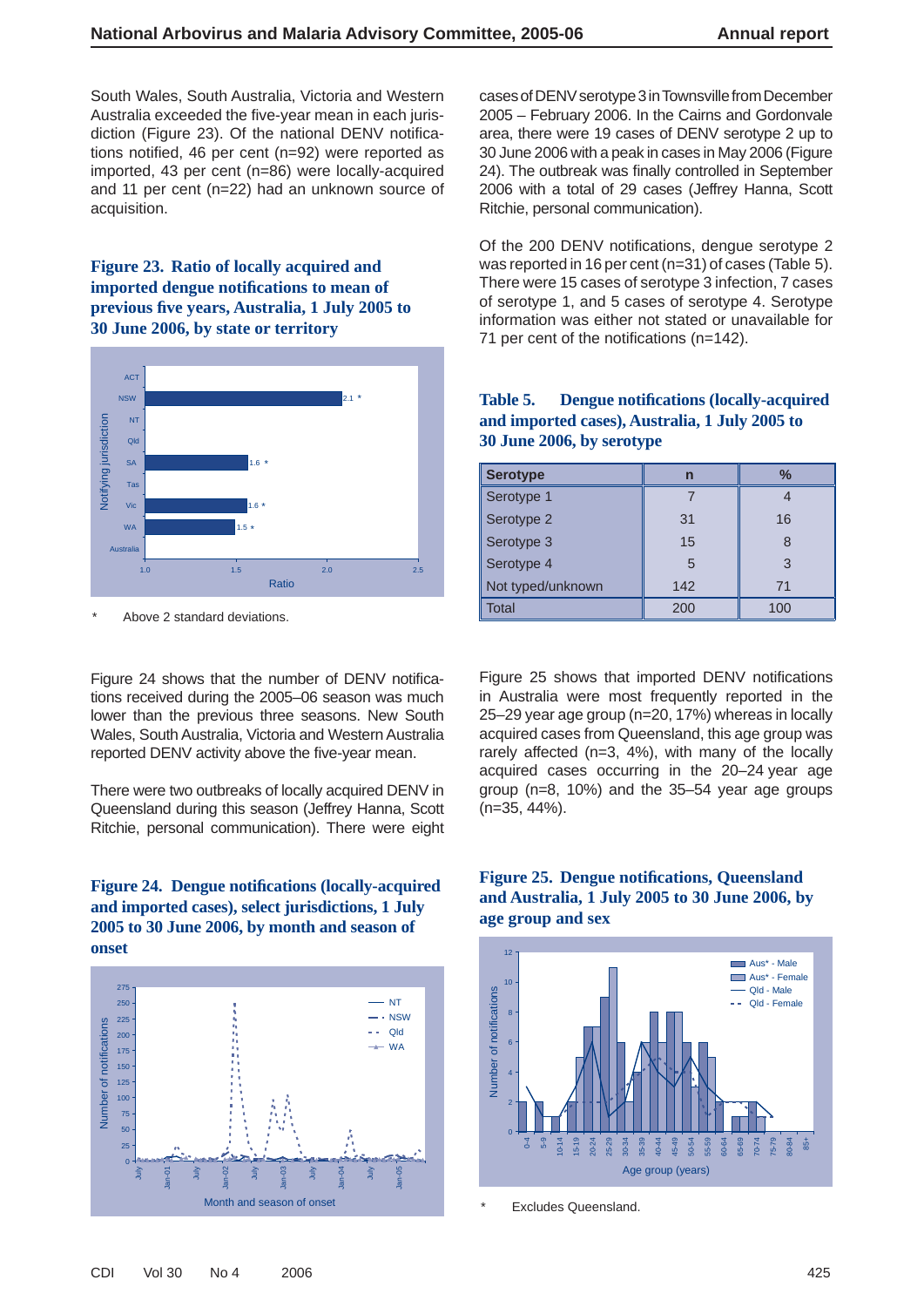The timeliness of reporting DENV notifications is shown in Figure 26. During 2005–06, it took 4.5 days to notify 10 per cent of DENV notifications and 53 days to notify 90 per cent of notifications from onset of disease to receipt of notification by the public health unit. The late notification (50% >22 days) indicates that the risk of further transmission in areas with *Aedes aegypti* is high, particularly as the DENV replicates within the mosquito during an incubation period of 10–12 days.

#### Figure 26. Timeliness of dengue notifications, **Australia, 1 July 2000 to 30 June 2006, by percentile**



# *Malaria*

There were 731 notifications of malaria in Australia in the period 1 July 2005 to 30 June 2006. No reports of locally-acquired malaria were notified during the reporting period. Queensland reported the majority of cases (n=309, Table 6). Western Australia reported malaria notifications which exceeded two standard deviations above its five-vear average (Figure 27). Victoria reported that a large number of malaria notifications in the period 2005–06 were acquired in Papua New Guinea (Rodney Moran, personal communication).

# Figure 27. Ratio of malaria notifications to **mean of previous fi ve years, Australia, 1 July 2005 to 30 June 2006, by state or territory**



Above 2 standard deviations.

Figure 28 shows that the 2005–06 reporting period was the third largest for malaria notifications since 2000–01.

# Figure 28. Number of notifications of malaria, **Australia, 2000 to 2006, by year of onset**



# **Table 6. Malaria notifi cations in Australia, 1 July 2000 to 30 June 2006, by parasite type**

| <b>Infecting species</b>                         |                     |     |     | Year of onset                           |     |     | Last 5 year | <b>Ratio 05-06/</b> |
|--------------------------------------------------|---------------------|-----|-----|-----------------------------------------|-----|-----|-------------|---------------------|
|                                                  | $\parallel$ 2000-01 |     |     | 2001-02 2002-03 2003-04 2004-05 2005-06 |     |     | mean        | 5 year mean         |
| Plasmodium falciparum                            | 189                 | 165 | 183 | 217                                     | 441 | 333 | 239         | 1.4                 |
| Plasmodium vivax                                 | 594                 | 354 | 282 | 256                                     | 254 | 308 | 348         | 0.9                 |
| Plasmodium falciparum and<br>P. vivax            | 14                  | 13  | 12  | 18                                      | 22  | 19  | 16          | 1.2                 |
| Other Plasmodium species and<br>mixed infections | 17                  | 25  | 23  | 27                                      | 52  | 47  | 29          | 1.6                 |
| Not typed                                        | 9                   | 10  | 6   | $\mathcal{P}$                           | 15  | 24  | 8           | 2.9                 |
| Total                                            | 823                 | 567 | 506 | 520                                     | 784 | 731 |             |                     |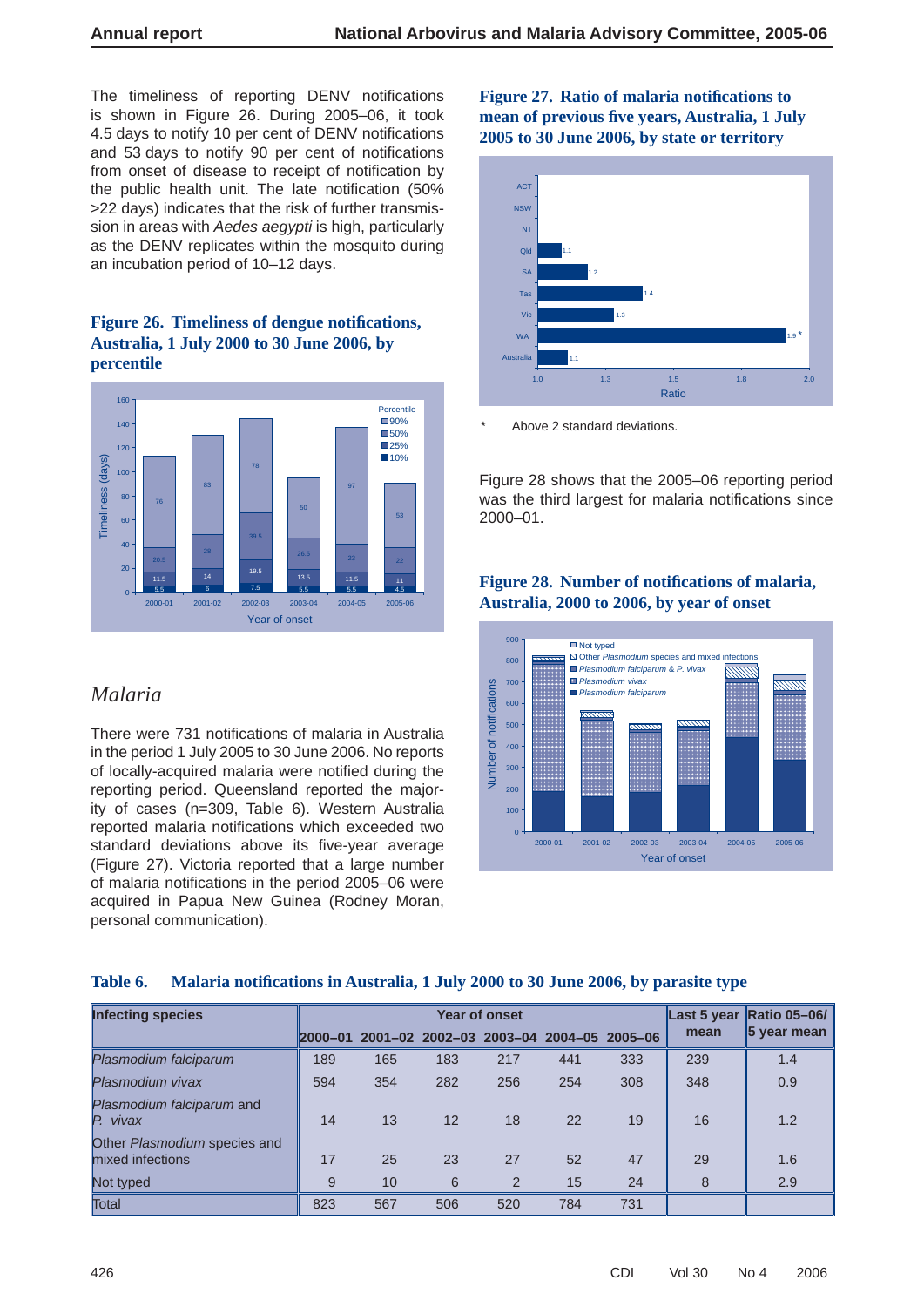Overall, malaria notifications were highest in the young adult 20–24 year age group (Figure 29). This trend was also observed in years prior to 2004–05 (Figure 30).

# **Figure 29. Number of imported malaria notifi cations, Australia, 1 July 2005 to 30 June 2006, by age group and sex**



## **Figure 30. Trends in the age distribution of malaria notifi cations, Australia, 1 July 2000 to 30 June 2006, by age group**



In the period 2005–06, the proportion of children under the age of 15 years notified with malaria was 22 per cent (n=164), but this was not as high as observed in 2004–05 when malaria notifications in this age group accounted for almost one third of all notifications for the first time since 1998. The trend in younger children represented in notifications has been discussed elsewhere and is related to refugee arrivals.29

More male notifications  $(n=471)$  than female notifications ( $n=253$ ) were reported. Males in the 20–24 year age group were the largest reported sex-specific cohort whereas the largest reported numbers of female notifications were observed in the 5–9 year age group.

The infecting *Plasmodium* species was reported for 97 per cent of malaria notifications in 2005–06 (Table 6). The majority of the 731 malaria notifications were due to *P. falciparum* (45%, n=333) and *P. vivax* (42%, n=308) while other *Plasmodium* species or mixed *Plasmodium* species infections accounted for 6 per cent (n=47).

Figure 31 shows that in 2005–06 the proportion of notifi cations due to *P. falciparum* malaria (45%) decreased slightly from last year (56%) but was still 1.4 times the five-year mean for the same species. The number of hospital separations due to *P. falciparum* malaria increased significantly in 2004–05 (Figure 32), and this increase was most probably associated with the arrival of refugees from Sub-Saharan Africa, particularly children.<sup>29</sup>

#### **Figure 31. Trends in malaria notifications, by infecting species and year of onset**



# **Figure 32. Hospital separations, by principal diagnosis and year of hospitalisation**

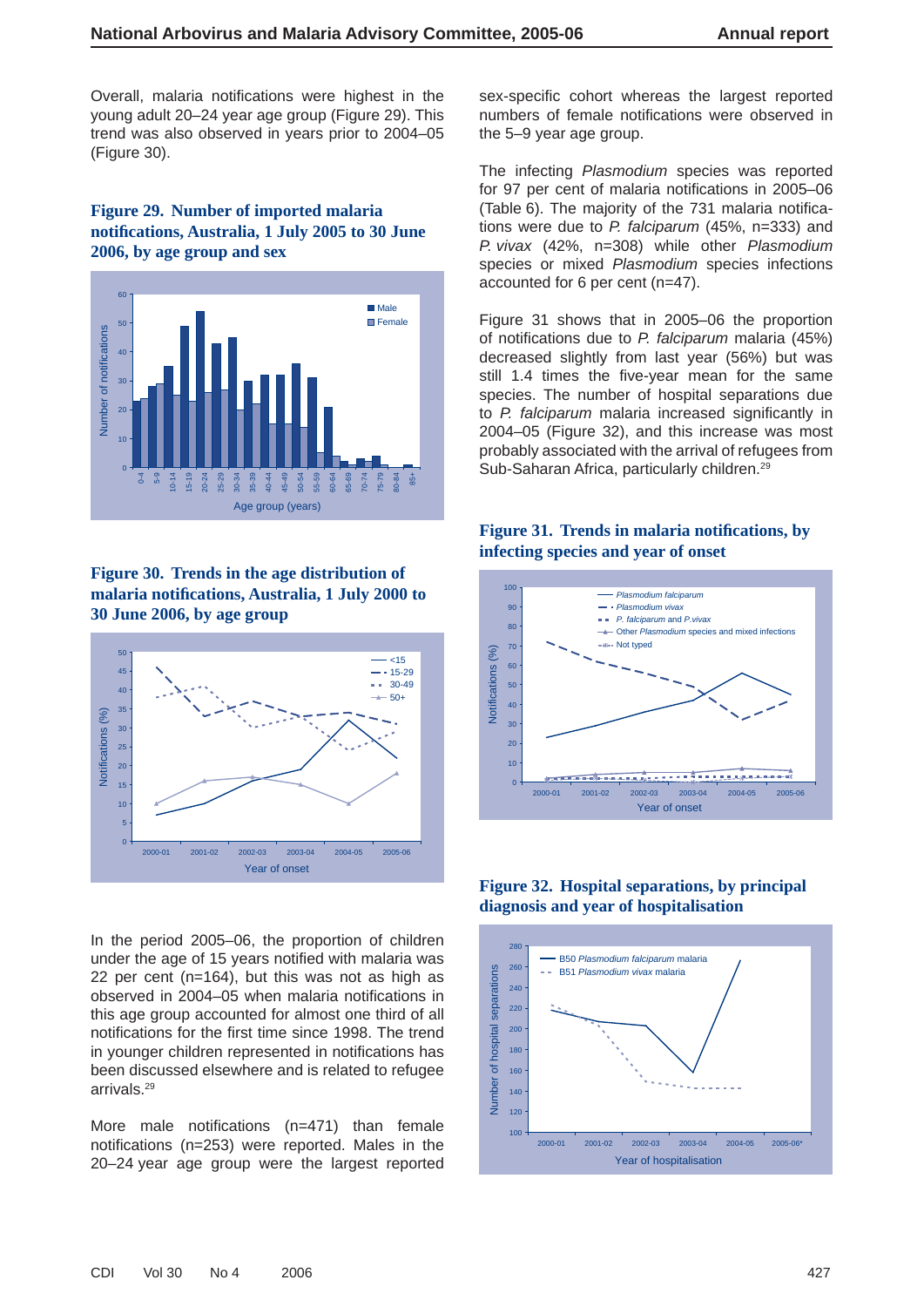The timeliness of malaria notifications is shown in Figure 33. In 2005–06, it took 6.5 days for 10 per cent of notifications to reach public health units. The timeliness of malaria notifications was generally better in 2002–03 and 2003–04 for all percentiles.

#### Figure 33. Timeliness of malaria notifications, **Australia, 1 July 2000 to 30 June 2006, by percentile**



Data from 2005-06 not available at time of writing. Source: Australian Institute of Health and Welfare National Hospital Morbidity Database.

# *Acknowledgements*

The National Arbovirus and Malaria Advisory Committee members are (in alphabetical order): Bart Currie, Peter Daniels, Rogan Lee, Mike Lindsay, Conan Liu, John Mackenzie, Moira McKinnon, Rodney Moran, Aileen Plant, Scott Ritchie, Richard Russell, David Smith, Greg Smith, David Strain, James Walker, Peter Whelan and Phil Wright (Secretariat).

We would also like to thank:

Alison Milton and Maelyn Koo, Office of Health Protection, Australian Government Department of Health and Ageing

Craig Davis, Communicable Diseases Unit, Queensland Health

Craig Williams, Sansom Institute, University of South Australia

Donna Mak, Western Australian Department of **Health** 

Jane Raupach, Department of Health, South Australia

Stephen Doggett, Department of Medical Entomology, ICPMR

The Mosquito-Borne Disease Control Branch (Western Australian Department of Health) and technical staff in the Arbovirus Surveillance and Research Laboratory.

Sentinel reports were provided by:

Linda Hueston, Arbovirus Laboratory, ICPMR

Nina Kurucz, Northern Territory Department of Health and Community Services

Rod Moran, Victorian Department of Human Services

Scott Ritchie, Tropical Public Health Unit, Queensland Health

Tim Kerlin and Jonathan Lee, Northern Australia Quarantine Strategy, AQIS

# *References*

- 1. Russell RC. Ross River virus: ecology and distribution*. Annu Rev Entomol* 2002;47:1–31.
- 2. Russell RC, Dwyer DE. Arboviruses associated with human disease in Australia*. Microbes Infect* 2000;2:1693–1704.
- 3. Hanna JN, Ritchie SA, Merritt AD, van den Hurk AF, Phillips DA, Serafin IL, et al. Two contiguous outbreaks of dengue type 2 in north Queensland*. Med J Aust* 1998;168:221–225.
- 4. Hanna JN, Ritchie SA, Phillips DA, Serafin IL, Hills SL, van den Hurk AF*, et al.* An epidemic of dengue 3 in Far North Queensland, 1997–1999*. Med J Aust* 2001;174:178–182.
- 5. Hanna JN, Ritchie SA, Hills SL, Pyke AT, Montgomery BL, Richards AR*, et al.* Dengue in north Queensland, 2002*. Commun Dis Intell* 2003;27:384–389.
- 6. Hanna JN, Ritchie SA, Richards AR, Taylor CT, Pyke AT, Montgomery BL*, et al.* Multiple outbreaks of dengue serotype 2 in north Queensland, 2003/04*. Aust N Z J Public Health* 2006;30:220–225.
- 7. Mackenzie JS. Emerging zoonotic encephalitis viruses: lessons from Southeast Asia and Oceania*. J Neurovirol* 2005;11:434–440.
- 8. Hanna JN, Ritchie SA, Phillips DA, Shield J, Bailey MC, Mackenzie JS*, et al.* An outbreak of Japanese encephalitis in the Torres Strait, Australia, 1995*. Med J Aust* 1996;165:256–260.
- 9. Mackenzie JS, Broom AK, Hall RA, Johansen CA, Lindsay MD, Phillips DA*, et al.* Arboviruses in the Australian region, 1990 to 1998*. Commun Dis Intell* 1998;22:93–100.